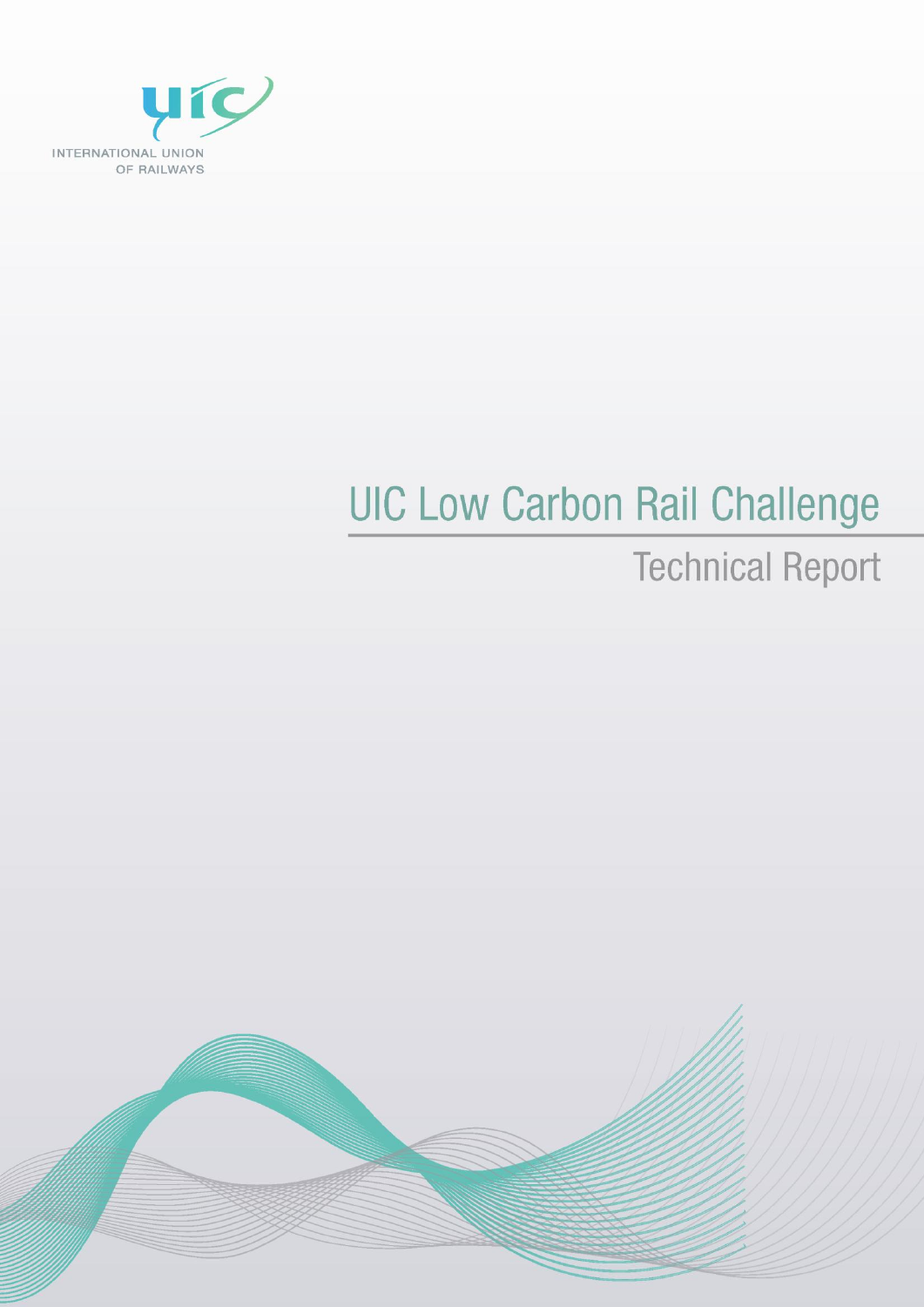This document has been elaborated by UIC (International Union of Railways), Fundamental Values Department.

Author: Nicholas Craven (Manager of Unit – Sustainable Development) with the technical support of the Sustainable Development Foundation (Raimondo Orsini, Massimo Ciuffini, Daniele Arena).

Contact: craven@uic.org

October 2014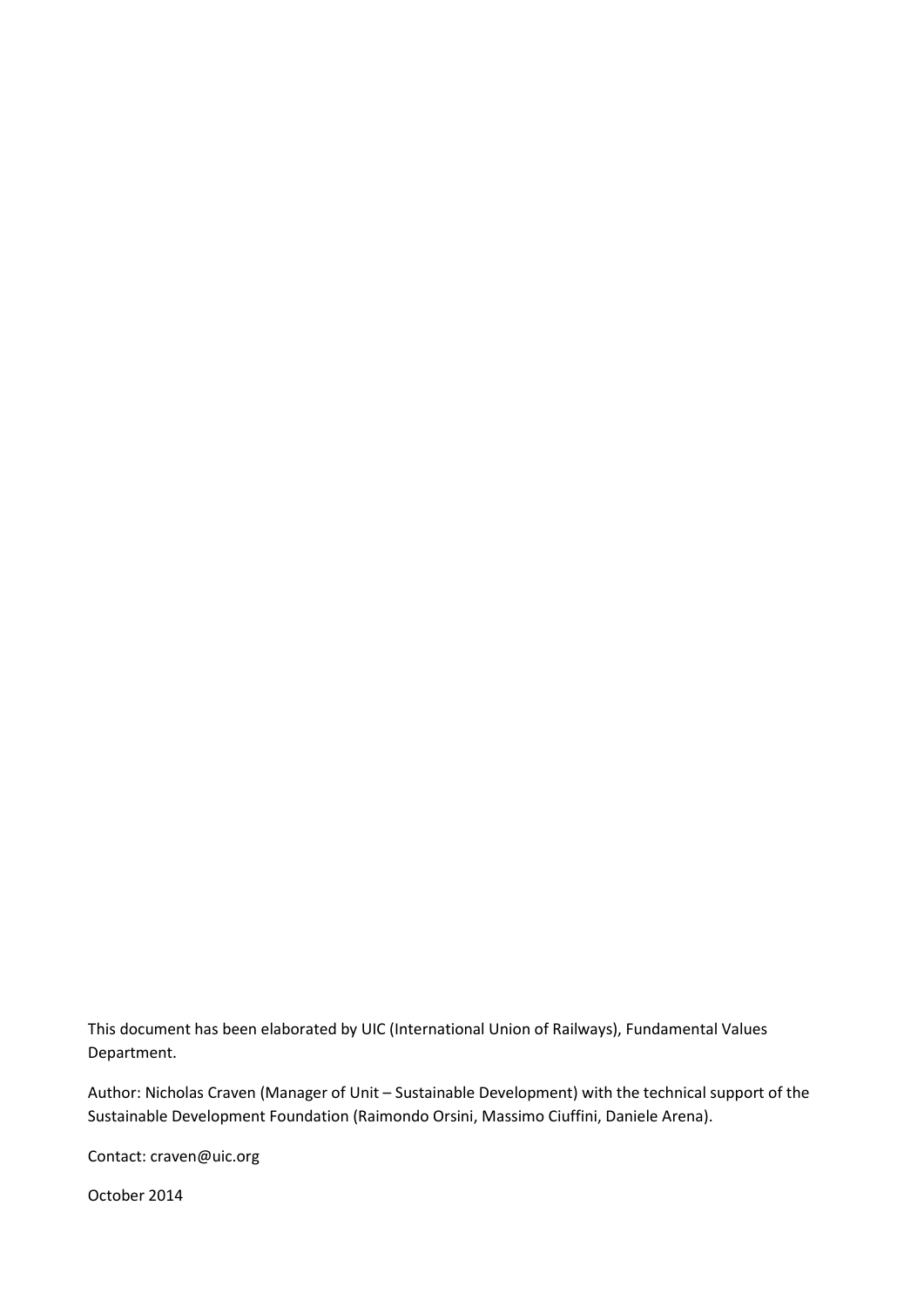# **Table of Contents**

| $\mathbf{1}$   |       |                                                                                                         |  |
|----------------|-------|---------------------------------------------------------------------------------------------------------|--|
|                | 1.1   | Targets for energy consumption and CO <sub>2</sub> emissions: framework, description and methodology  4 |  |
|                | 1.1.1 |                                                                                                         |  |
|                | 1.1.2 |                                                                                                         |  |
|                | 1.1.3 |                                                                                                         |  |
|                | 1.1.4 |                                                                                                         |  |
|                | 1.1.5 |                                                                                                         |  |
|                | 1.1.6 |                                                                                                         |  |
|                | 1.1.7 |                                                                                                         |  |
|                | 1.1.8 |                                                                                                         |  |
|                | 1.1.9 |                                                                                                         |  |
|                | 1.2   |                                                                                                         |  |
|                | 1.2.1 |                                                                                                         |  |
|                | 1.2.2 |                                                                                                         |  |
|                | 1.2.3 |                                                                                                         |  |
|                | 1.2.4 |                                                                                                         |  |
|                | 1.2.5 |                                                                                                         |  |
| $\overline{2}$ |       |                                                                                                         |  |
|                | 2.1   |                                                                                                         |  |
|                | 2.1.1 |                                                                                                         |  |
|                | 2.1.2 |                                                                                                         |  |
|                | 2.1.3 |                                                                                                         |  |
|                | 2.2   |                                                                                                         |  |
|                | 2.2.1 | Long-term scenarios (2030 and 2050) based on IEA 2DS and 4DS scenario  23                               |  |
|                |       |                                                                                                         |  |
|                | 2.2.3 |                                                                                                         |  |
|                | 2.2.4 |                                                                                                         |  |
|                | 2.2.5 |                                                                                                         |  |
|                | 2.2.6 |                                                                                                         |  |
|                |       |                                                                                                         |  |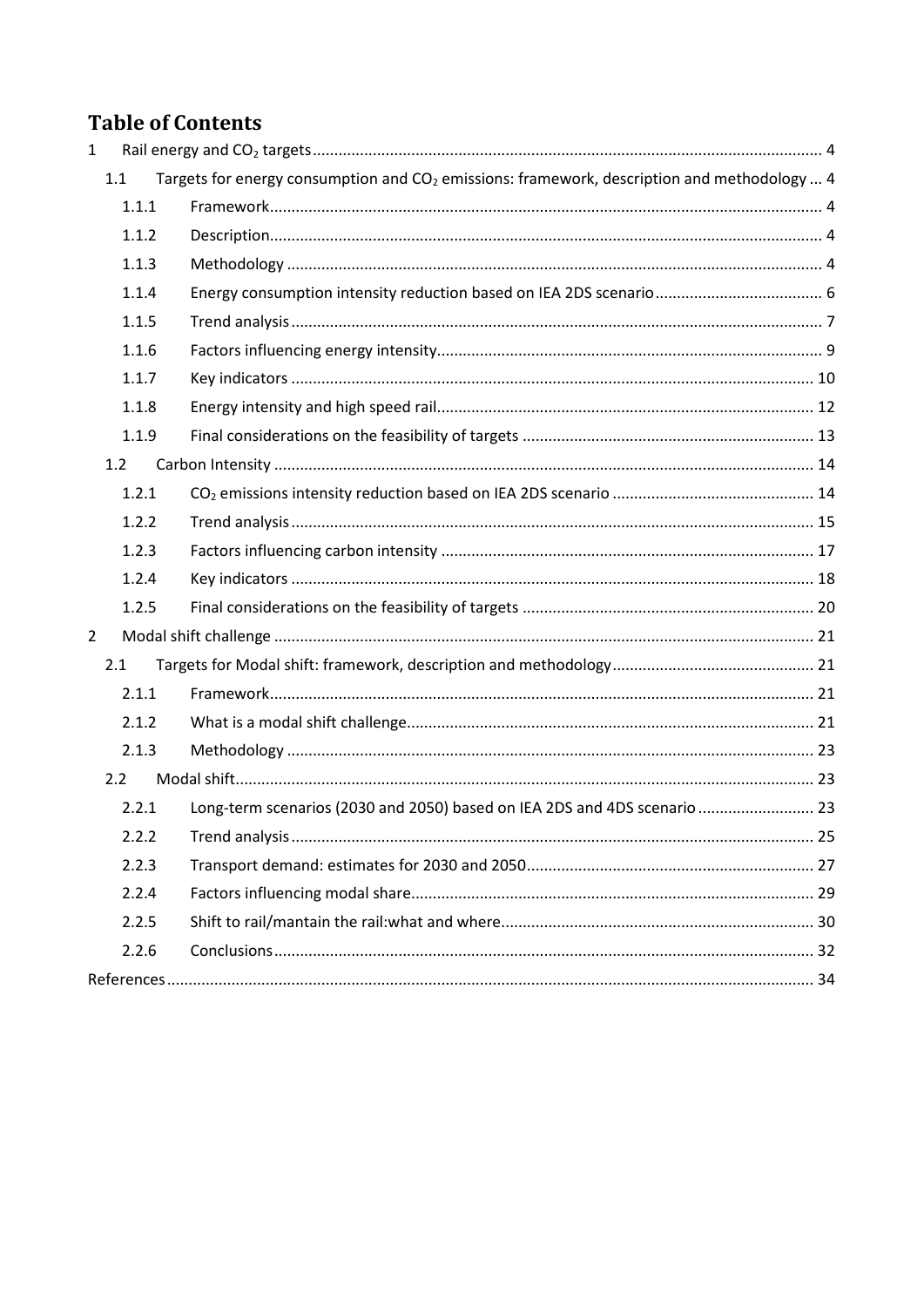# <span id="page-3-0"></span>**1 Rail energy and CO<sup>2</sup> targets**

# <span id="page-3-1"></span>**1.1 Targets for energy consumption and CO<sup>2</sup> emissions: framework, description and methodology**

# <span id="page-3-2"></span>*1.1.1 Framework*

UIC, the International Railway Association, is proposing a transport sector challenge in the framework of the green growth agenda and climate change perspective for 2030 and 2050. This challenge sets out ambitious but achievable targets for improvement of rail sector energy efficiency, reductions in greenhouse gas (GHG) emissions and a more sustainable balance between transport modes. These targets have been voted unanimously by UIC worldwide members in UIC General Assembly, held in Paris on June 27<sup>th</sup> 2014.

These worldwide voluntary reduction objectives follow what has already been put into practice at the European level by UIC and CER with the "European Rail Sector Sustainable Mobility Strategy" that envisages specific targets for energy efficiency,  $CO<sub>2</sub>$  emissions reduction, PM/NOx emissions reduction and noise reduction to be met by the EU railway sector in 2030 and 2050<sup>1</sup>.

In order to monitor the environmental performance of the European Railway Sector, the UIC Environmental Strategy Reporting System (ESRS)<sup>2</sup> has been created as a comprehensive instrument which allows the overall procedure of construction of indicators, data collection, analysis, reporting and data sharing to be regulated in a clear and transparent structure. Results will be published on yearly basis on a dedicated internet site (www.co2-data.org).

# <span id="page-3-3"></span>*1.1.2 Description*

As a first step of the challenge, the world railway sector has set for itself ambitious 2030 and 2050 targets for energy consumption and  $CO<sub>2</sub>$  emissions:

- Reduction in specific average final energy consumption from train operations:
	- o 50% reduction by 2030 (relative to a 1990 baseline)
	- o 60% reduction by 2050 (relative to a 1990 baseline)
	- Reduction in specific average  $CO<sub>2</sub>$  emissions from train operations:
		- o 50% reduction by 2030 (relative to a 1990 baseline)
		- o 75% reduction by 2050 (relative to a 1990 baseline)

These targets will be achieved by railway companies across the world, in aggregate terms.

# <span id="page-3-4"></span>*1.1.3 Methodology*

### *Sources*

**.** 

For the definition and the calculation of the energy consumption and  $CO<sub>2</sub>$  emissions reduction targets, this work mainly references the following sources:

- UIC Statistics data (which are collected directly from railway companies throughout the world), related to passenger and freight production, energy consumption, etc.;
- The elaborations made by UIC in collaboration with IEA in the production of the annual Railway Handbook on Energy Consumption and  $CO<sub>2</sub>$  emissions (editions 2012,2013 and 2014);
- The ESRS monitoring system and the evaluation of the reduction drivers in a European context;

<sup>&</sup>lt;sup>1</sup> European railways committed to a 30% specific CO<sub>2</sub> reduction in 2020 and 50% in 2030, baseline year 1990. The 2020 target has been reached in 2011 already.

 $2$  The ESRS is ruled by a specific methodology as a guideline to collect, account and report the environmental Key Performance Indicators (KPI) of UIC/CER railway members. The ESRS is an evolution of the UIC Energy &  $CO<sub>2</sub>$  Database, which was started in 2005 to collect and analyse the railway sector's energy and  $CO<sub>2</sub>$  performance values, and has been updated on an annual basis. The database takes into account figures regarding both passenger and freight service, and has been used to show the picture of full energy/CO<sub>2</sub> performance data from the year 1990.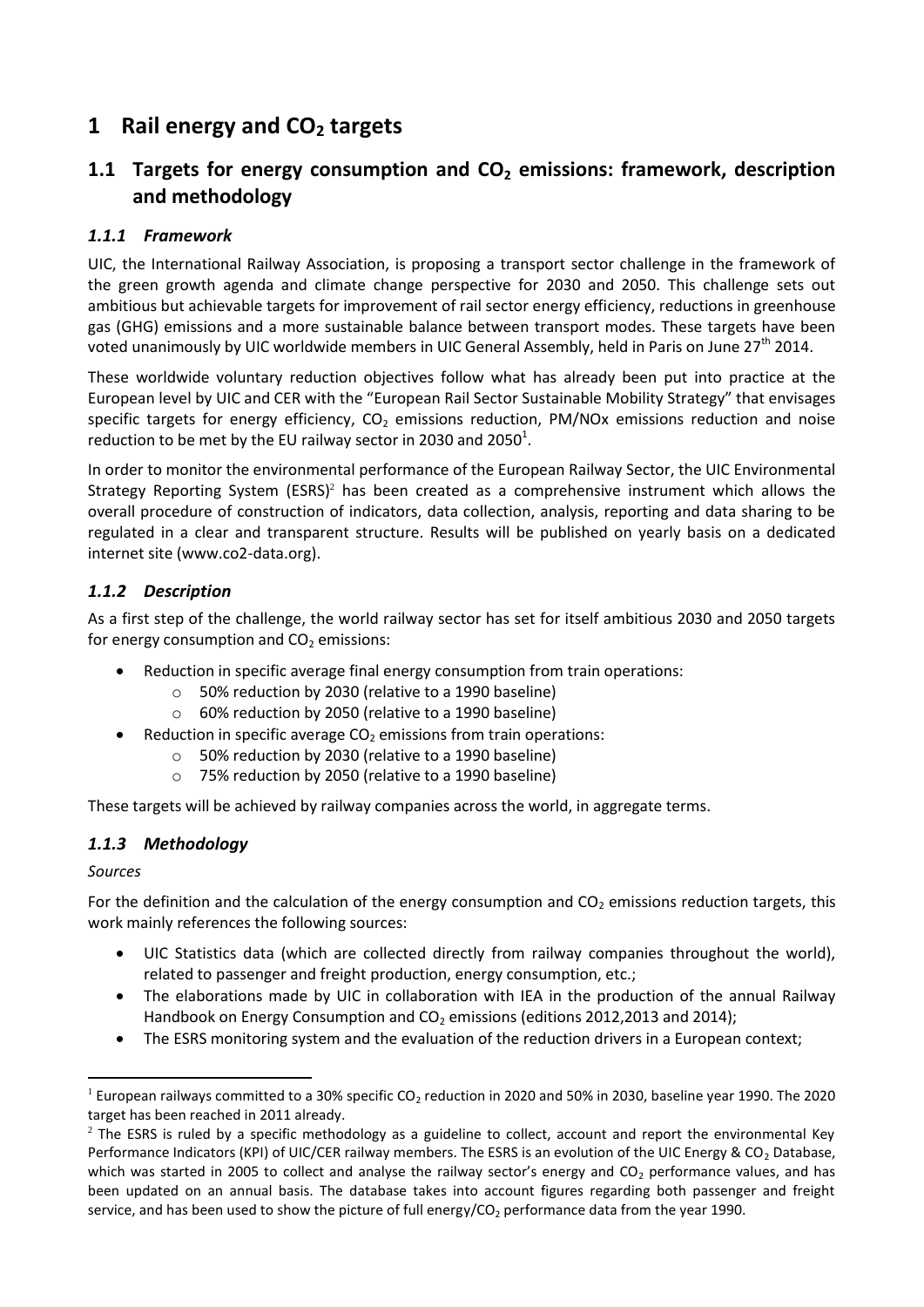The estimates made by the IEA Mobility Model (MoMo), published in the IEA Energy Technology Perspectives (ETP), editions 2012 and 2014.

In the absence of statistical data built with homogeneous methodologies and systematically available for all the world regions, the IEA Mobility Model (MoMo) contains historical data and projections to 2030 and 2050 on all transport modes and vehicle types. MoMo is the main instrument used by IEA in the ETP regarding the transport sector. MoMo is a spreadsheet model of global transport, energy use, emissions, safety and materials use that can analyse a set of scenarios and projections to 2050, based on hypotheses on GDP and population growth, vehicle fuel economy, fuel costs, travel demand, vehicle and fuel market shares. For rail, total travel activity, energy intensities, energy use and emissions are tracked.

In order to ensure data quality, MoMo energy use is compared to official IEA energy balance statistics. For the railway sector, one of the main sources of IEA is the data collected by UIC from its member companies.

Furthermore, IEA and UIC have an on-going collaboration since 2012 for the production of an annual *Railway Handbook on Energy Consumption and CO<sup>2</sup> Emissions*. The *Handbook* is a data compendium on the environmental performances of the railway sector, which is at its third edition in 2014. Currently, MoMo data is aligned with the *Handbook* and the UIC historical data. The availability of this data allows for a critical statistical analysis of the past trends, which can support the interpretation of the scenarios compiled by IEA.

In the framework of the UIC/CER EES Strategy Energy and  $CO<sub>2</sub>$  Targets, the UIC has examined yearly the progress towards the 2020-2030 European targets for energy consumption and  $CO<sub>2</sub>$  emissions with the data sent to UIC by all members, set a transparent methodology paper for calculation and published a yearly Report.

### *Definition and verification of the targets*

The IEA has defined three scenarios at a world level, which have been declined sector by sector. Those scenarios (called *6DS*, *4DS* and *2DS*) are referred to the potential increase of average world temperature in 2050: 6, 4 and 2 degrees Celsius.

In the transport sector, the 6DS scenario makes a simulation of what could happen in case the current policies (in particular the standards related to the containment of energy consumption and  $CO<sub>2</sub>$  emissions of road vehicles) are not implemented in the future. The scenario basically implies a failure in the penetration of cars powered by alternative fuels (electric, hybrids, second-generation biofuels, natural gas etc.).

The 4DS scenario projects a *business-as-usual* (BAU) trajectory, where existing policies are developed and implemented: more stringent emission and fuel standards are implemented in OECD countries, energy efficiency standards in navigation start to generate real effects and ETS comes into play for aviation in EU. In this case the penetration of electric vehicles would be slow, similarly to what is currently happening for hybrid vehicles.

The 2DS scenario in the transport sector includes two sub-scenarios: *Improve* and *Avoid/Shift*. A combination of these two sub-scenarios leads to a significant reduction of greenhouse gas emissions by 2050.

For the three basic scenarios (6DS, 4DS and 2DS), IEA estimates through MoMo the following indicators by 2030 and 2050 (with 2010 considered as the baseline year):

- Transport demand;
- Modal split;
- Energy consumption by mode;
- $\bullet$  CO<sub>2</sub> emissions by mode.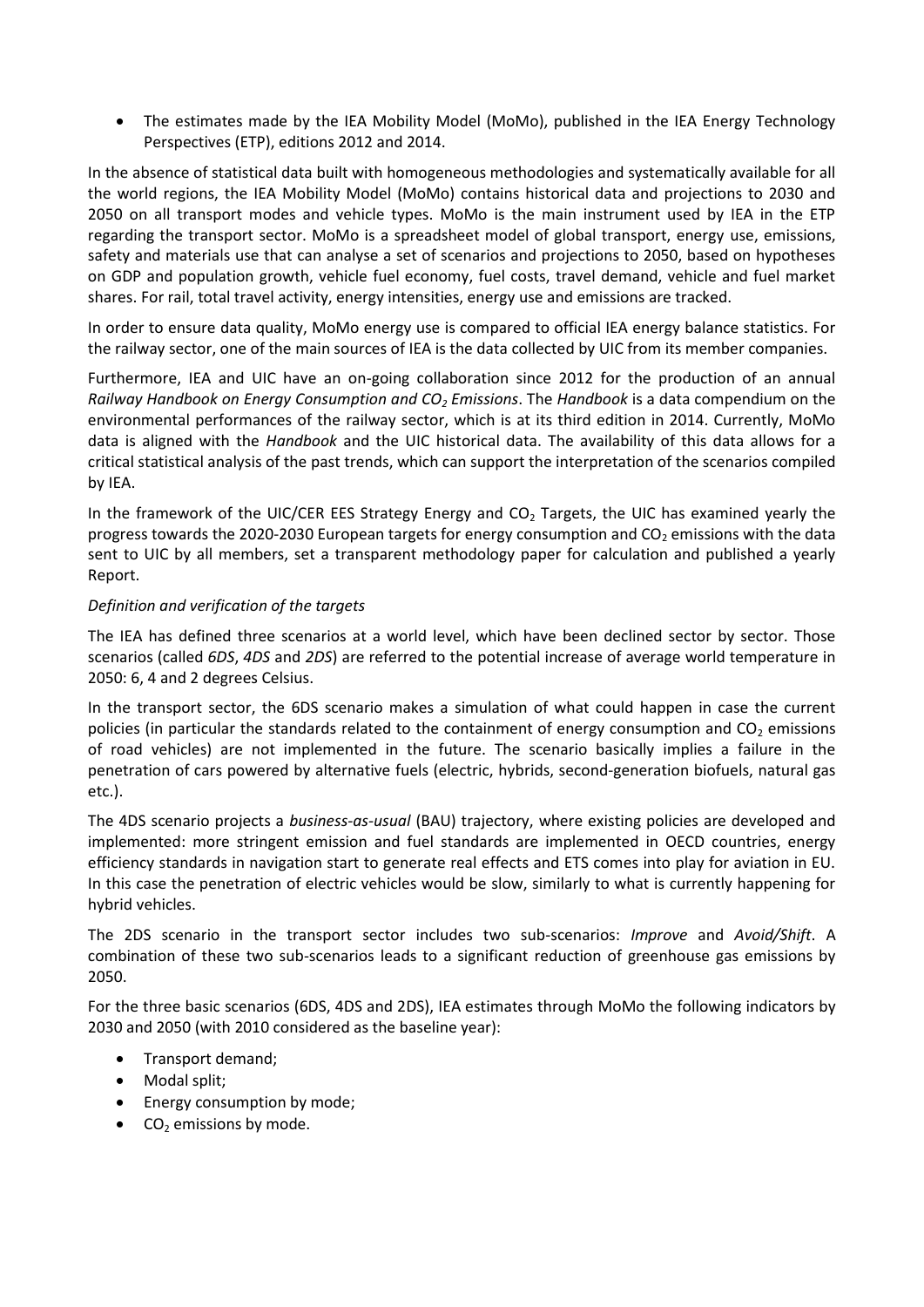These elaborations are built at a world level as an integration of estimates made in 29 regions, including several specific countries (USA, Canada, Mexico, Brazil, France, Germany, Italy, United Kingdom, Japan, Korea, China, India... $)^3$ .

On the basis of these estimates it was possible to reconstruct the trends of **energy and carbon intensity of the railway sector** expected by IEA in the different scenarios. The focus was on the 2DS scenario, in order to take into account the best technological evolutions and the hypotheses for a greater expansion of the railway network assumed in the 2DS *Avoid/Shift* scenario. The goal was to have estimates compatible with the *modal shift challenge* described in the next chapter.

The future projections have then been evaluated with the following factors in mind:

- The historical trends of energy and carbon performance of rail, globally and in the different regions examined;
- The key drivers of energy efficiency and decarbonisation, which have determined past evolutions and will play an important role in the future as well;
- The possible evolution of some of these key factors.

After this critical evaluation, the challenge targets have been determined using IEA estimates as a basis, and the potential reductions compared to the scenario BAU Energy Consumption have been assessed.

### <span id="page-5-0"></span>*1.1.4 Energy consumption intensity reduction based on IEA 2DS scenario*

The IEA 2DS scenario estimates the final consumption of energy and the volumes transported by 2030 and 2050 in the world railway sector. These estimates are founded on the reconstruction of historical trends which are aligned with the data autonomously collected by UIC.



### **Fig. 1-1 Rail energy consumption intensity reduction (1990=100)**

*Source: Susdef Elaboration on data from UIC/IEA Handbook 2014 and ETP 2012*

Compared to 1990, considered as the baseline year for the challenge, **the energy intensity of the railway sector (final energy consumption/traffic unit) decreased by 33% worldwide**. By projecting the data to 2030 and 2050, IEA estimates in the 2DS scenario that there will be a further reduction of energy intensity to 52% in 2030 and 62% in 2050, compared to 1990 values.

The targets declared seem thus to be in line with IEA findings.

**.** 

 $3$  IEA has provided elaborations to UIC on several countries that are key for railway production: USA; EU, Russia, China, India, Japan, Brazil and South Africa.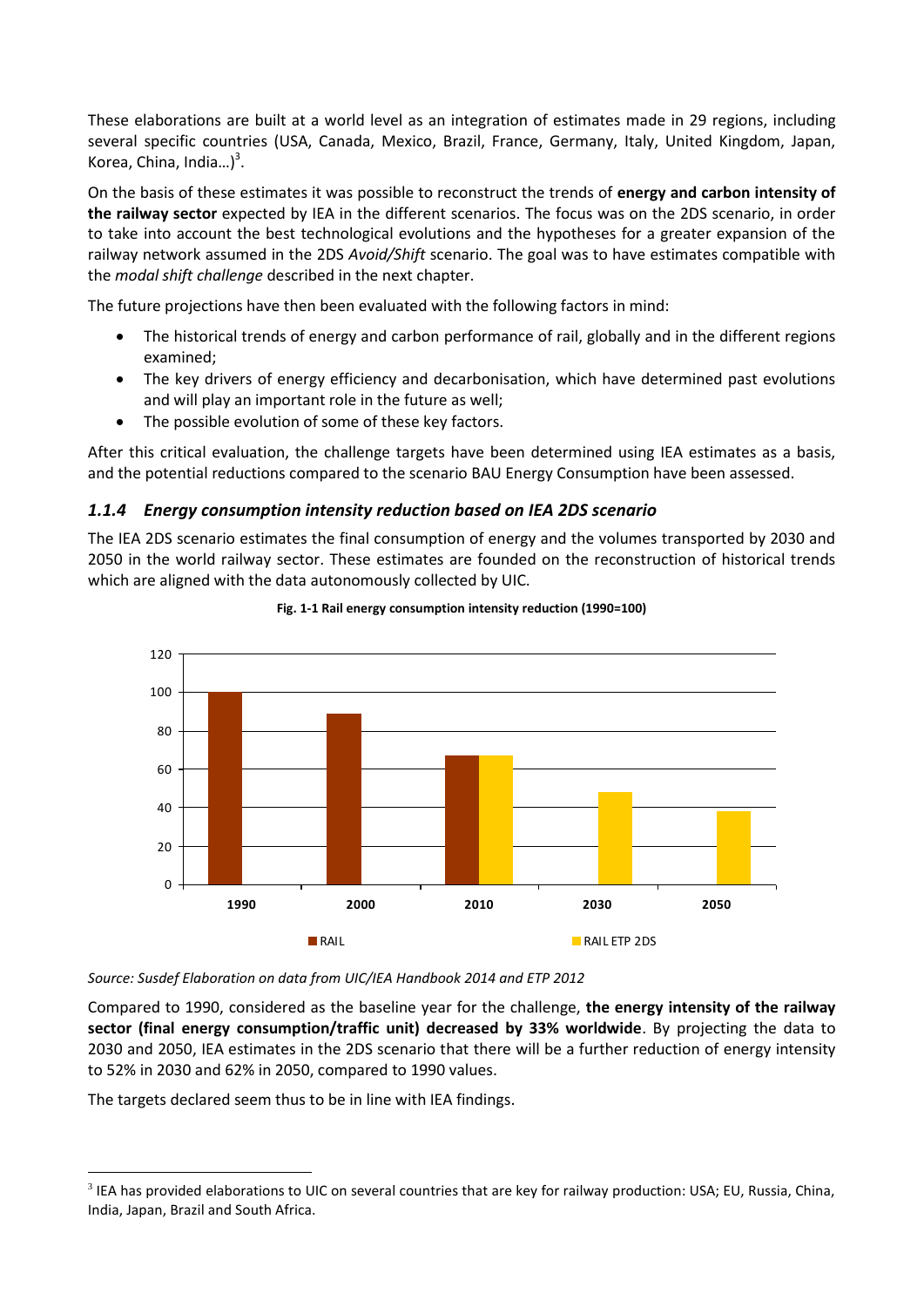### <span id="page-6-0"></span>*1.1.5 Trend analysis*

As is well known, railways contribute with a very low share (2.2%) to the energy consumption of the transport sector. This share is much lower than the weight of railways in the modal split, thanks to a lower specific consumption compared to other modes.





**.** 

On top of that, railways are the transport mode which is less dependent from the use of fossil fuels, due to their high rate of electrification.

From the MoMo and the UIC databases, it is possible to trace the trends of specific energy consumption in the railway sector between 1975 and 2011. Compared to 1975, it is possible to observe in 2010<sup>4</sup> a reduction of energy intensity by around 51% for passenger and 47% for freight. This trend indicates a decoupling between energy consumption and transport activity, with the volumes on rail constantly growing and the energy consumption remaining basically stable.

*Source: IEA/UIC Railway Handbook 2014*

<sup>&</sup>lt;sup>4</sup> All the elaborations in this report use 2010 and 1990 as baselines for calculations and for the definition of targets.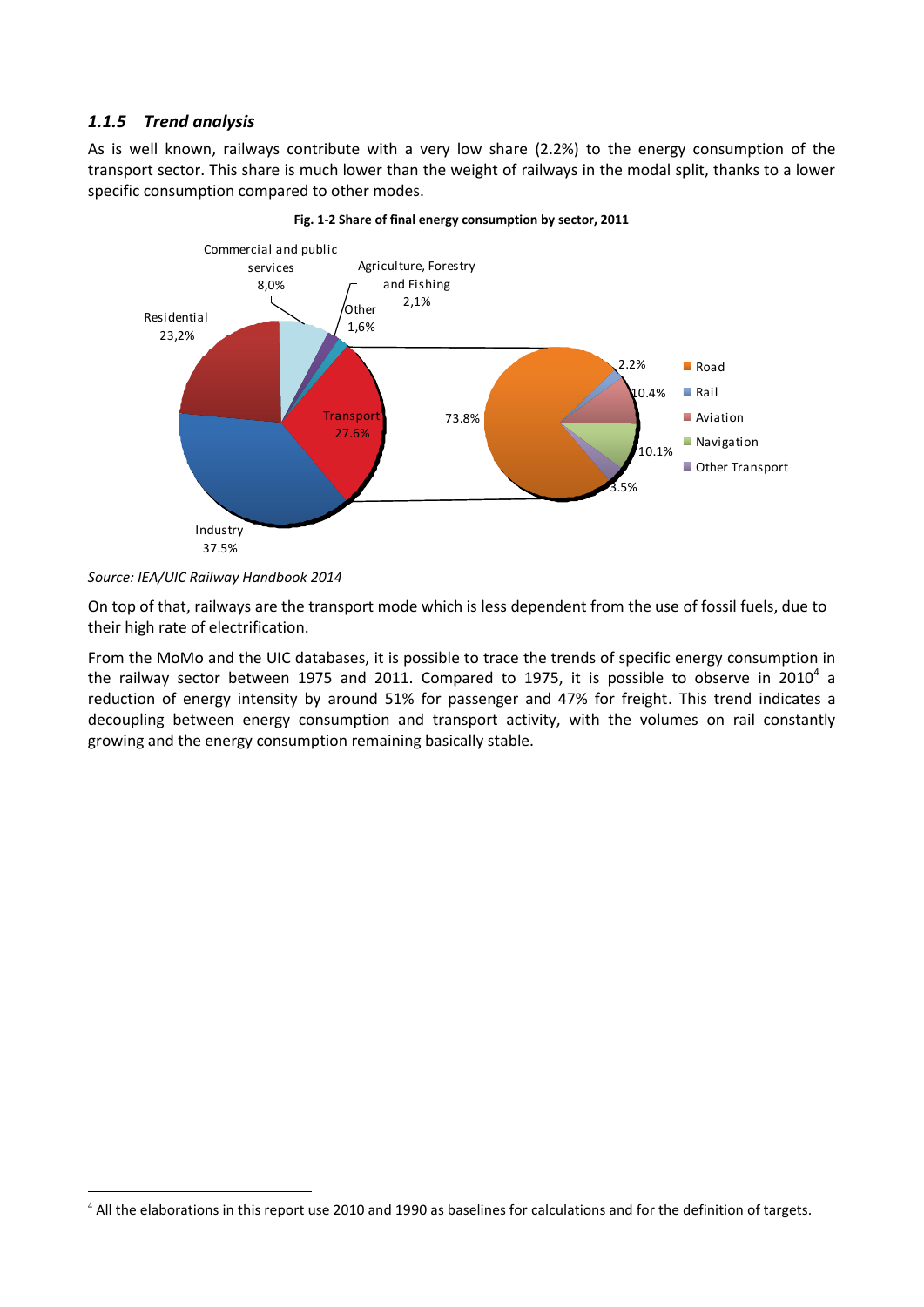

**Fig. 1-3 Evolution of energy intensity of the world railway sector, 1975-2011**

### *Source: IEA/UIC Railway Handbook 2014*

By observing the same indicator in different regions of the globe, a diversified picture emerges. The **European** railway sector has low to mid rates of energy intensity reduction, both in passenger and in freight transport. In the European passenger sector, energy intensity values are higher than world averages, while in the freight sector those values are in line with the world. **Chinese**, **Indian** and **Russian** railways are distinguished by values lower than the world average both in passenger and in freight. **Japan** has a very favourable energy intensity in passenger transport, not so much in freight; the opposite holds in the **USA**. Among the regions selected, the Brazilian railways have the worst figures for energy intensity but they have higher improvement rates than the others.



**Fig. 1-4 Railway passenger specific energy consumption in selected countries, 1975-2010 (kJ/pkm)**

*Source: IEA/UIC Railway Handbook 2013*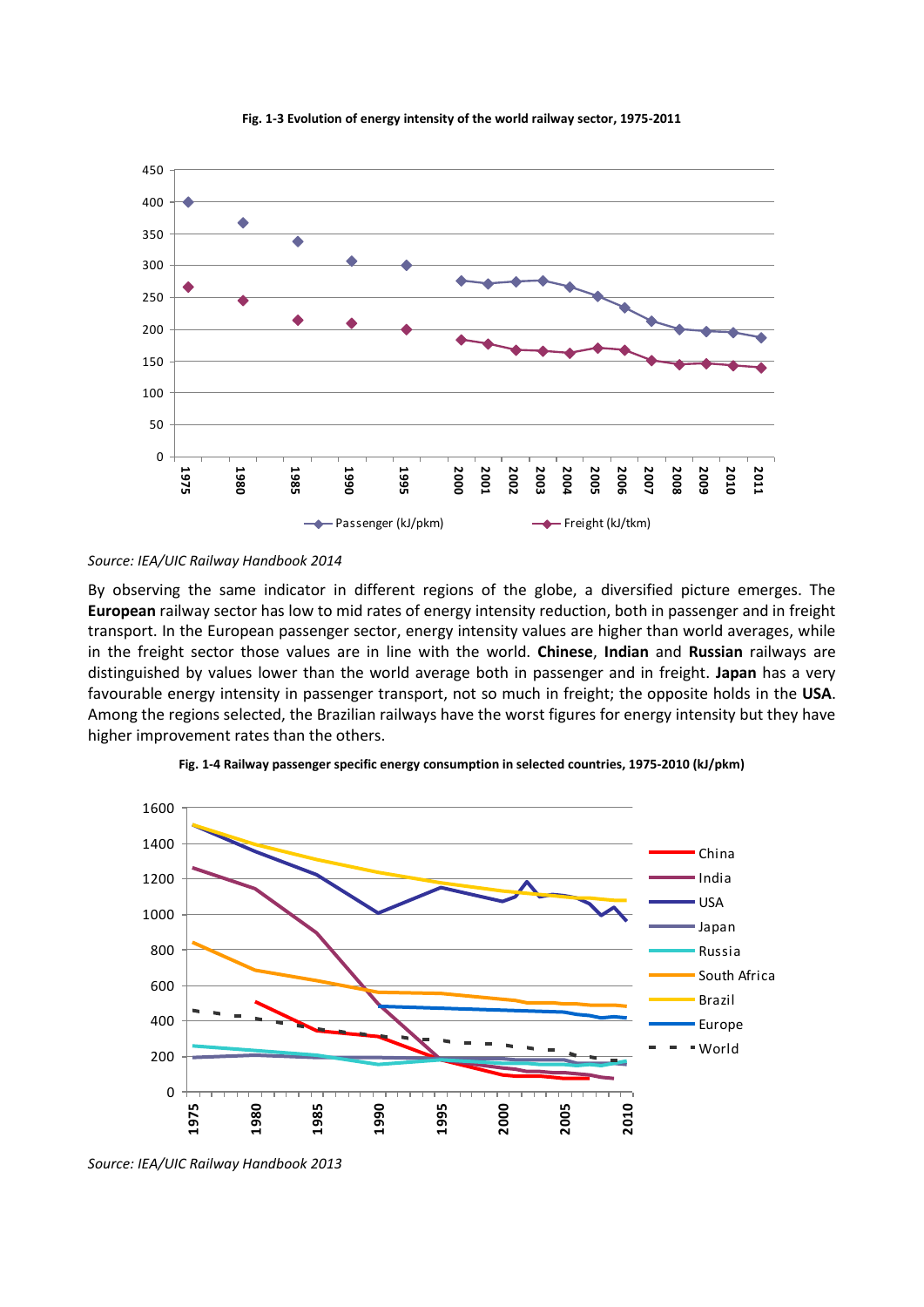

**Fig. 1-5 Railway freight specific energy consumption in selected countries, 1975-2010 (kJ/tkm)**

*Source: IEA/UIC Railway Handbook 2013*

### <span id="page-8-0"></span>*1.1.6 Factors influencing energy intensity*

The energy intensity is the most significant indicator for average specific consumption in the railway sector. The energy intensity is the ratio between the energy consumption of the railway sector<sup>5</sup> and the demand for units of product, expressed in passengers-km and tonnes-km<sup>6</sup>. A notable aspect of this indicator is that the denominator contains the demand for transport, and not the supply. In this sense the strategies that the railway sector can adopt are both technical/organizational and systemic, that is they can be turned on the transport demand, on the transport supply and on their interaction.

The main factors that can have an impact on energy intensity can be differentiated between those related to supply and those related to demand.

| Supply factors                                   | Demand factors                            |
|--------------------------------------------------|-------------------------------------------|
| Traction concepts and energy sources             | Space utilisation                         |
| M ass reduction                                  | Load factor                               |
| Areodynamic and friction                         | Reduction empty trips                     |
| Reducing conversion lossess                      | Flexible trains                           |
| Regenerative braking and energy storage          | M arketing strategies to increase dem and |
| Reducing energy consumption for confort function |                                           |
| Energy efficient driving                         |                                           |
| Procurem ent strategies                          |                                           |
| Awareness of personal and incentives             |                                           |

**Table 1-1Energy intensity reduction strategies**

#### *Source: UIC EVENT*

**.** 

The supply-side factors, in summary, are connected to new technologies and technology improvements. A typical example of energy efficiency is the modification of the *traction concept*: from diesel to electric, as it once went from steam to diesel. Given a technology, it is also possible to improve its use, for instance with

<sup>&</sup>lt;sup>5</sup> See the UIC ESRS Methodology for details.

 $6$  The energy intensity is also an essential instrument to compare different modes of transport.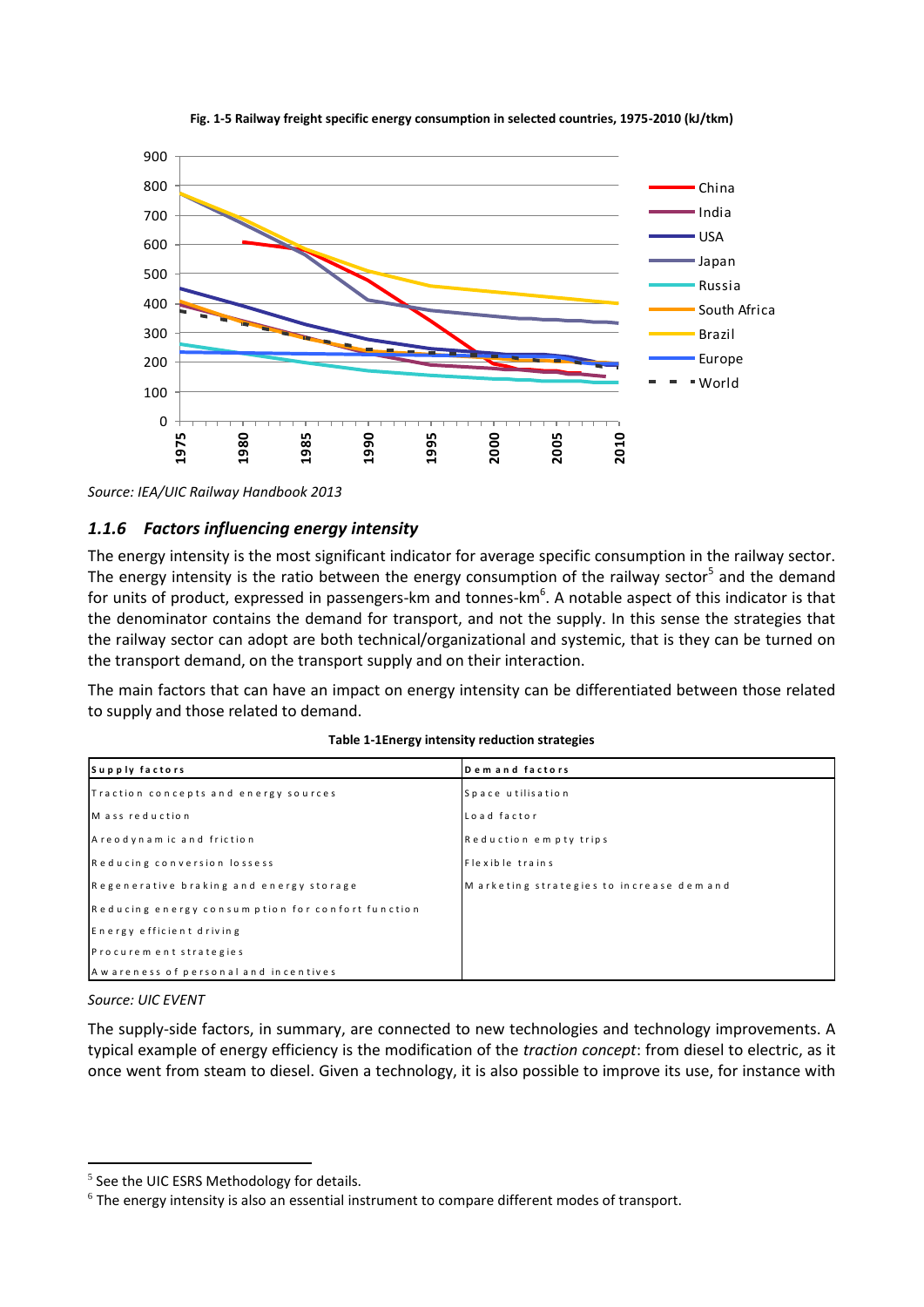"intelligent driving" which can be put in practice both through training of the train drivers and through an efficient planning of the schedule<sup>7</sup>.

The demand-side factors act on the denominator of energy intensity: when more passengers and freight are transported with the same amount of energy consumption, the intensity decreases. Consequently the demand-side strategies are concentrated on increasing the load factor of trains. This objective can be reached by reducing the offer of trains with the same amount of passengers transported (e.g. trains with more capacity or with a more flexible composition) or by increasing the amount of passenger/freight transported with the service already in place. The increase of passengers and freight transported are not only a direct consequence of the actions of railway companies: in the next chapter, some enabling conditions for the increase of market share of railways will be analysed.

### <span id="page-9-0"></span>*1.1.7 Key indicators*

As mentioned above, one of the crucial factors for the reduction of energy consumption is the adoption of traction systems with better energy performance. A key indicator for this is the fuel mix of railways, and in particular the electrification.

The process of electrification of world railways is in continuous expansion: since 1975 to 2010, there has been an increase of electric railway lines and traction material, of passenger and freight traffic on electric lines and of the share of electric energy on total energy consumed by railways.



### **Fig. 1-6 Electrification evolution of the worldwide railway sector**

### *Source: IEA ETP 2014*

1

Among the different modes of transport, railways are those with the highest share of electrification. Electricity represents around one-third of the energy used globally by the railway sector, with 40% of rolling stock powered by electric traction and electrified lines representing 25% of total.

The use of electricity in railways worldwide went from 17% to 37% (measured as share of final energy consumption) between 1990 and 2010. The diesel consumption is stable, close to 60%. The use of coal is dropping, with a share of 6%. The penetration of biofuels is very low, but the increase rate in the last 5 years is quite interesting (9 MJ in 2011 from 0.1 MJ in 2006).

 $<sup>7</sup>$  The use of energy meters and economic incentives to drivers has produced excellent results in DB. The Driver</sup> Advisory Systems (DAS) are the current cutting-edge technology for an optimal use of energy in relation with the driving style. The schedule planning can also include energy-efficient driving among the factors to keep under control.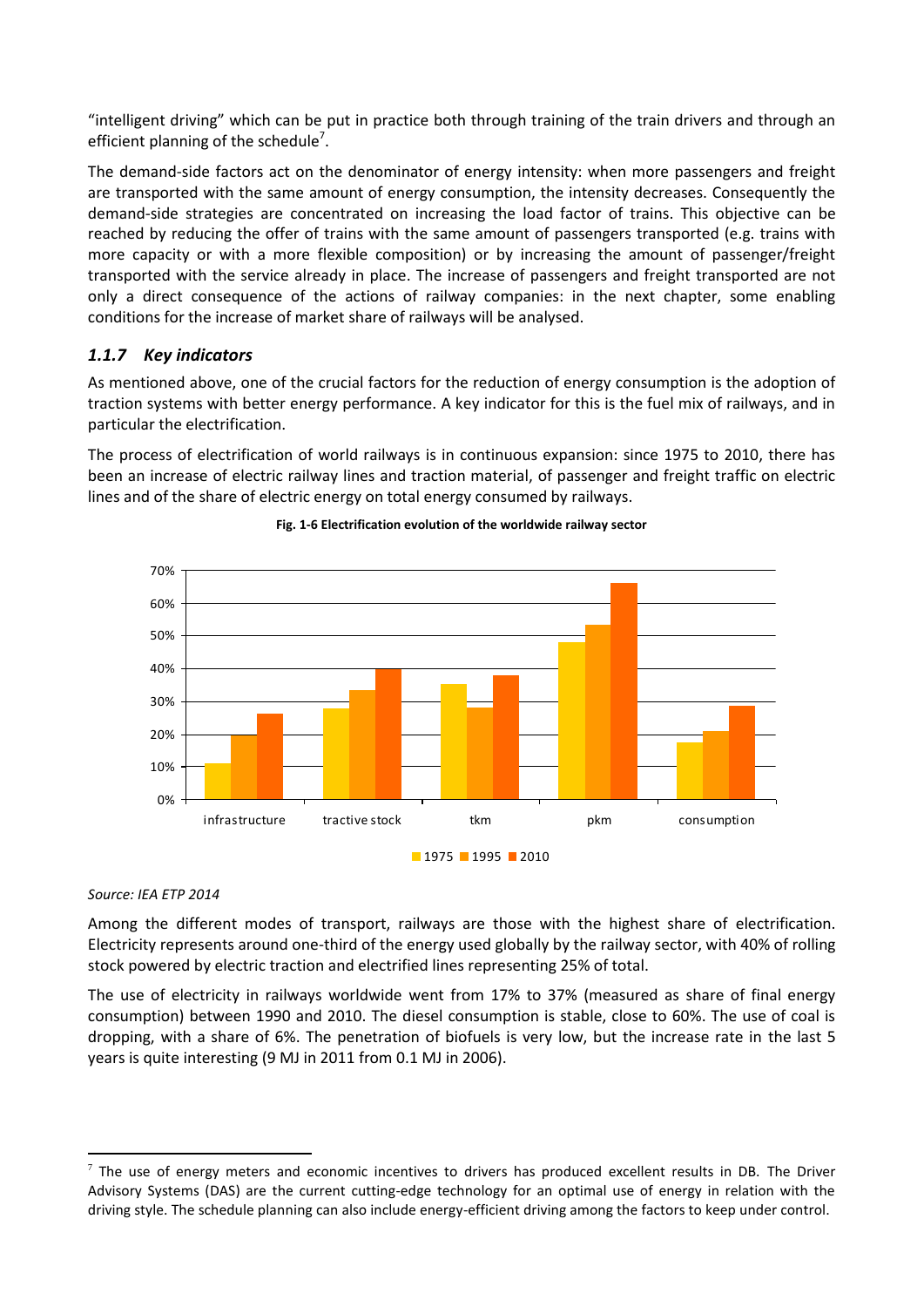#### **Fig. 1-7 Railway final energy consumption by fuel**



#### *Source: IEA/UIC Handbook 2014*

A comparison between the current situation in some key railway systems and the 1990-2010 trends, the margins of improvement are clear. In **China** for example, the penetration of electric traction went from 4% in 1990 to 28% of energy consumption in 2010: however, we are far from the percentage found in **Russia** (71%) or **EU** (62%). The same holds in **India**: these are two the largest railway systems, where the railways have an important market share both in passenger and in freight. With electrification, those railways can reach huge reductions of specific consumption, pulling the whole world railway sector.



**Fig. 1-8 Railway final energy consumption by fuel in select countries (2010)**

### *Source: IEA/UIC Handbook 2014*

Where the introduction of electric traction is not economically feasible, there are still ample margins of improvement of energy efficiency thanks to the combination of hybrid traction, associated with energy storage systems to recover energy from braking. Diesel‐hybrid locomotives demonstrated in the UK and advanced types of hybrid drive-trains under development in the United States and Japan, could save 10-20% of diesel fuel. The low share of electrification in USA, where there is almost exclusively freight traffic, can very well benefit from these innovations.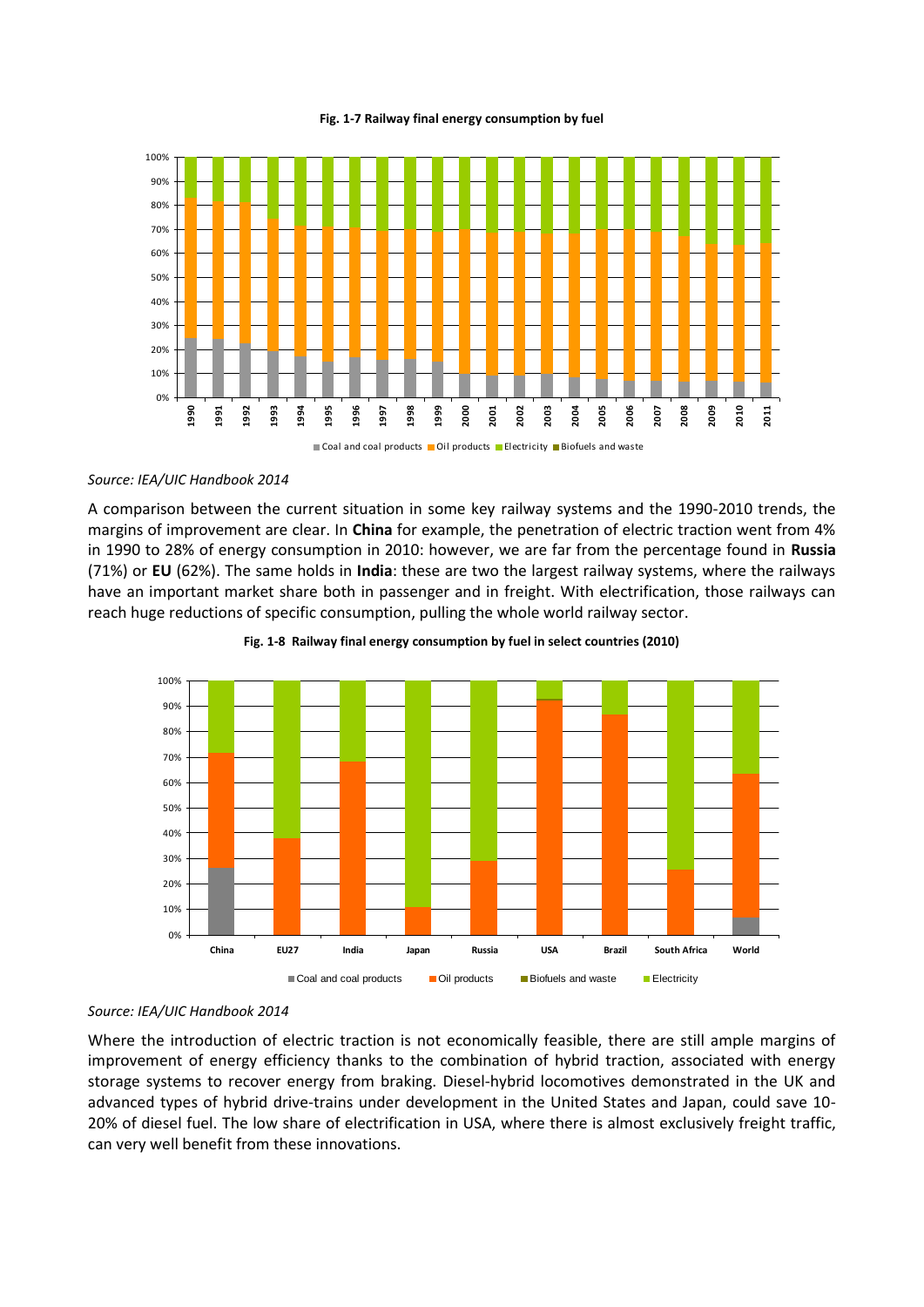As noted earlier, the energy intensity can be influenced by the load factor of trains, i.e. by the productivity<sup>8</sup>, expressed as the ratio of satisfied demand (output) and production (input).

It is possible to compare the improvement of:

- Energy intensity (ratio between final energy consumption and demand);
- Energy efficiency (ratio between final energy consumption and railway production in train-km);
- Productivity (ratio between demand in Traffic Units and supply in train-km).

From this comparison, it appears that the energy intensity is more sensitive to variation of productivity (23% of variation in the 1990-2010 period) than to energy efficiency (16% of variation 1990-2010). This means that load factor improvement has played a more important role than technology improvement.

This aspect is confirmed by the analysis of the European case. European specific energy consumption has been reduced from 1990 to 2012 by 16.5% for passenger and 23% for freight. The monitoring activities of UIC/CER with the ESRS have clearly shown that the load factor, both for passenger and freight, is one of the most effective drivers of energy intensity reduction for railway sector as a whole.

# <span id="page-11-0"></span>*1.1.8 Energy intensity and high speed rail*

**.** 

Railways in the near future will see an increase and expansion of high speed rail. This kind of railway service may on first inspection appear to lead to an increase in energy consumption. It is true that the energy required to overcome aerodynamic drag increases exponentially with the speed of the train. However, high speed rail systems typically achieve energy savings in a number of other areas (eg lower mechanical resistance, energy lost in braking, electrical losses, etc). When the performance of the whole system is analysed it is clear that high speed rail services can consume lower quantities of energy when compared to conventional rail<sup>9</sup>.

Empirical data from the European experience confirms the hypothesis that high speed trains have a lower energy intensity compared to intercity and regional trains.

As an example, a comparison between specific consumption of different train types of Spanish company RENFE- in normal operating environment -shows that energy intensity per pkm is inversely proportional to the speed of different train types.

 $8$  The load factor is the best productivity indicator. However, it is not always possible to have data on seat-km offered. In this case the productivity is measured as the ratio of the traffic units transported and the production in train-km.

 $9$  Alberto GARCIA, High speed, energy consumption and emissions: study and research group for railway energy and emissions, Paris 2010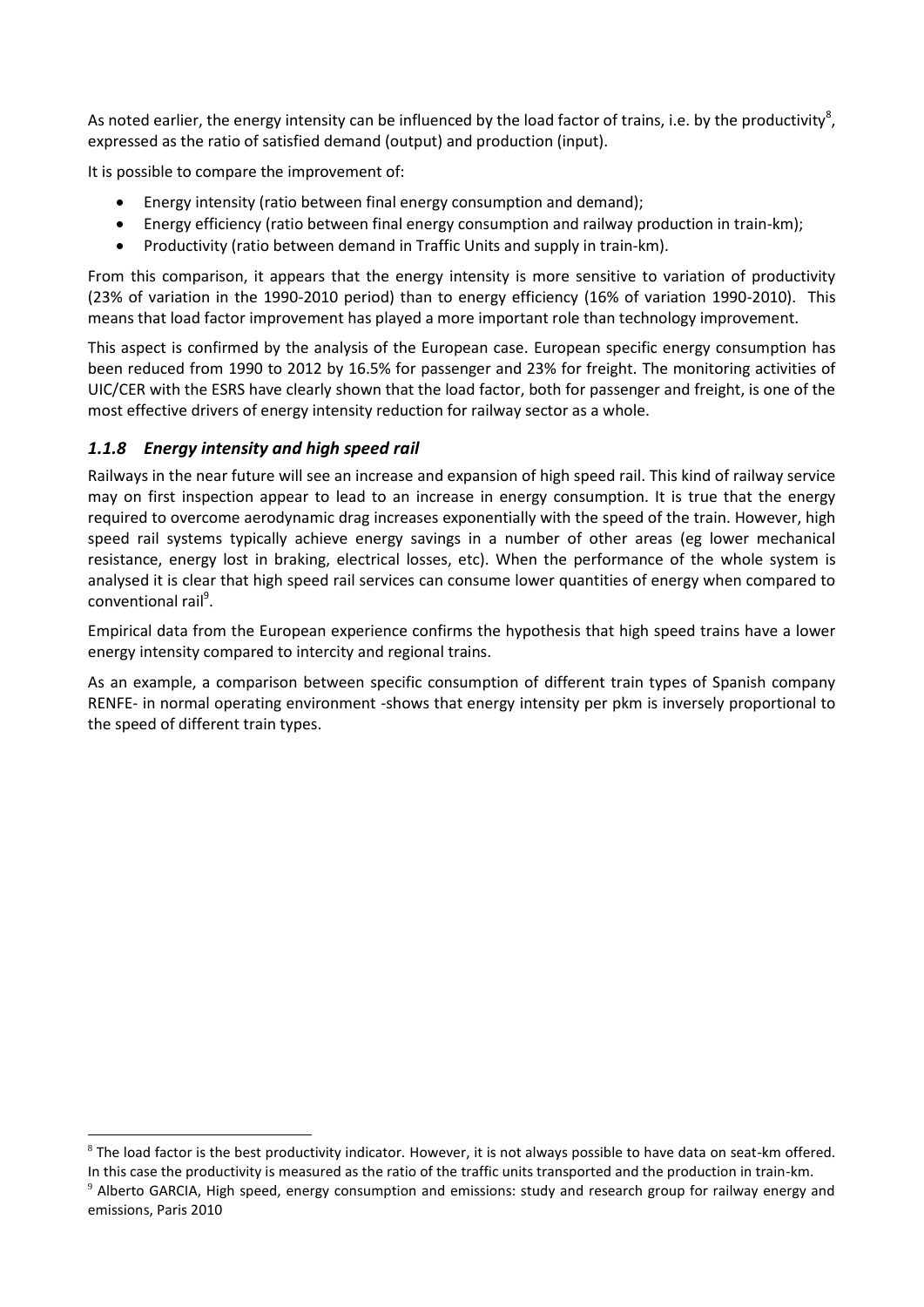### **Fig. 1-9 Comparison of energy consumption per passenger-kilometer in various types of trains (energy 100= 140 Wh and speed 100= 160 km/h**



### *Source: UIC/RENFE*

This is confirmed also by the fact that while high speed rail has grown in Europe from 1990 to 2010 (with number of passengers increased by a factor 7), the energy intensity of the railway sector per pkm in Europe has decreased by 15% in the same period.





### *Source: UIC*

It is essential also to stress that the proposed targets are not focused on total energy consumption or on different train types or services. The targets are focused on energy intensity **per traffic unit.** To this goal, high speed rail generates the best performances thanks to the higher load factor and the improvement of energy intensity of railway system as a whole.

### <span id="page-12-0"></span>*1.1.9 Final considerations on the feasibility of targets*

As previously said, according to the UIC and IEA data elaborations, from 1990 to 2010 there has already been a 33% reduction of energy intensity worldwide.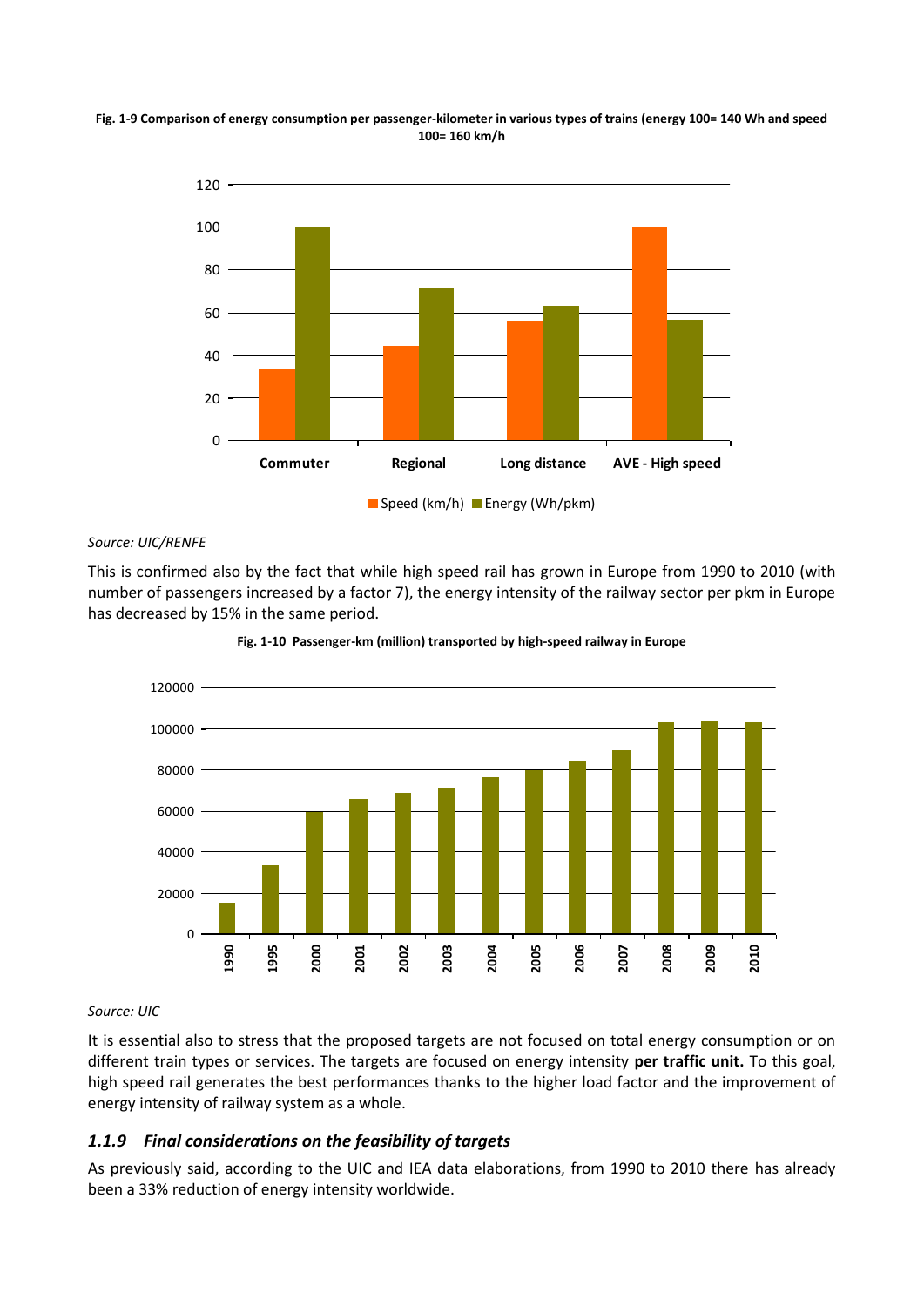The progressive alignment of world railways to the standards of more advanced companies would hold considerable improvements of technical and organizational efficiency in the energy field. Even though railways are already enjoying the lowest specific consumption compared to other transport modes, **the increasing weight of the energy bill in the budgets of railway companies** is creating the conditions for investments in energy efficiency as one of the keys for increasing profitability.

Some railway companies in Europe and in the world have officially published energy efficiency strategies, with targets for 2020 and 2030 and all relevant train operators and infrastructure managers have on-going projects related to energy recovery from braking, renewable of rolling stock, energy efficient time-tabling, load factor management, etc.

A UIC questionnaire determined the main drivers for energy intensity reduction to be the following:

- Load factor/empty trips management;
- More efficient rolling stock;
- Increase of regenerative braking;
- Infrastructure energy efficiency management;
- Eco-driving programs/Use of DAS;
- Heating, cooling and "train hotel loads" management.

Furthermore, there is a strong correlation between the high rates of growth for railway demand, such as in India and China, and increases in productivity<sup>10</sup>; and productivity is a crucial factor for the reduction of energy intensity. The performances of two of the largest railway systems in the planet, thus, will progressively improve and generate a reduction of the global specific consumption of railways.

It is realistic to assume that in the near future, the tendency towards reduction of energy intensity noticed for the world railway sector in the 1990-2010 timeframe will continue: this makes the energy intensity targets of the Challenge ambitious, but feasible.

The experience of the UIC *Environmental Strategy Reporting System* allows the transfer to a world level the methodological and organizational structure set up to monitor the European targets, guaranteeing an official, reliable and homogeneous data collection for the global railway sector.

# <span id="page-13-0"></span>**1.2 Carbon Intensity**

**.** 

### <span id="page-13-1"></span>*1.2.1 CO<sup>2</sup> emissions intensity reduction based on IEA 2DS scenario*

The IEA 2DS scenario forecasts a reduction of  $CO_{2eq}$  emissions for the railway sector of 57.3% and 84.1% by 2030 and 2050 respectively, compared to base year 1990 (see [Fig. 1-11\)](#page-14-1).

 $10$  In its simplest form, the law of Verdoorn states that there is a close relationship between the long run growth of manufacturing productivity and that of output. The importance of the law is that it suggests that a substantial part of productivity growth is endogenous to the growth process, being determined by the rate of expansion of output through the effect of economies of scale.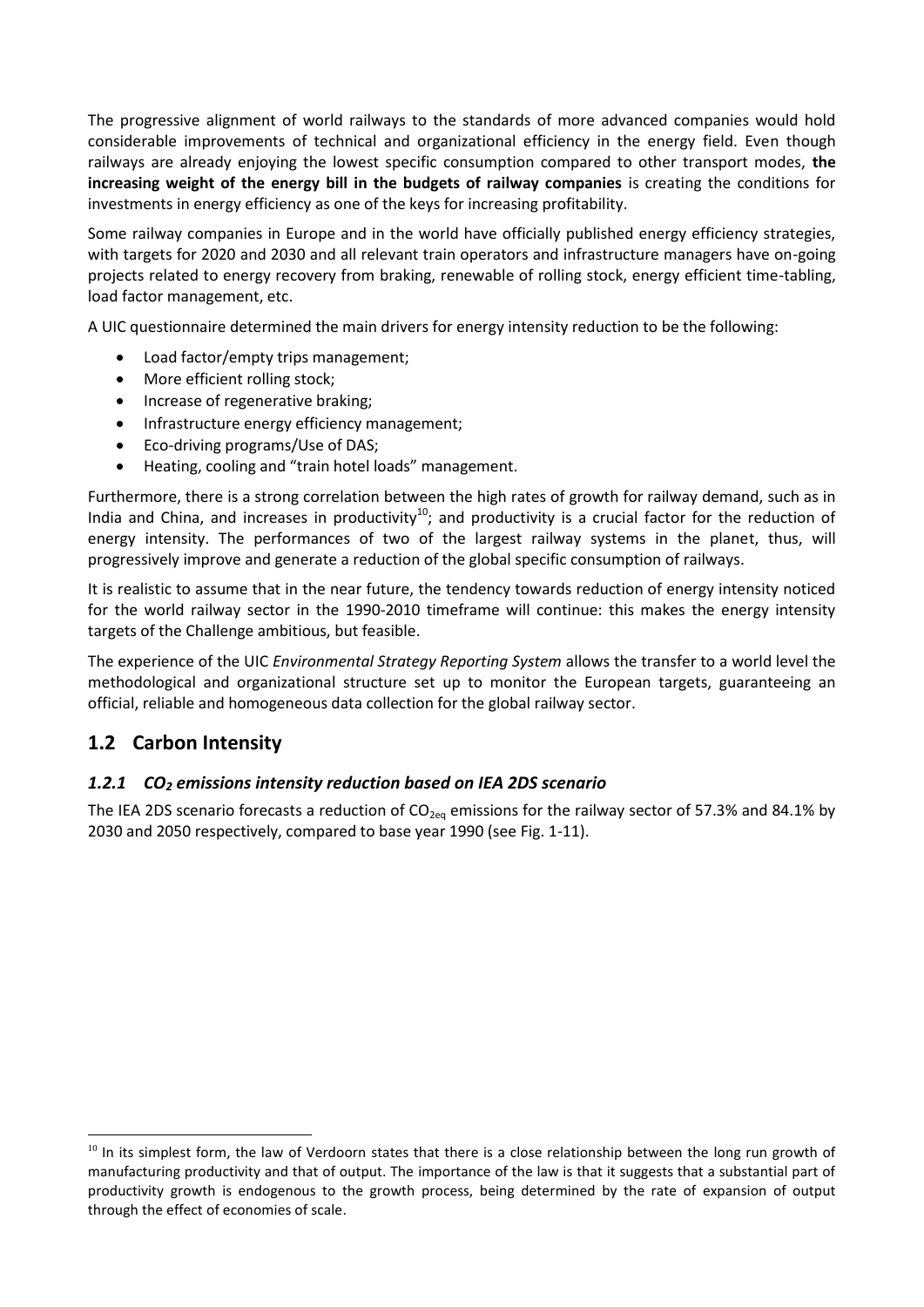

<span id="page-14-1"></span>

*Source: Elaboration by Susdef from UIC/IEA Railway Handbook on Energy Consumption and CO<sup>2</sup> Emissions (2014 edition) and IEA ETP 2012*

In 2010, the world carbon intensity of the railway sector decreased by **29.2%** with respect to the year 1990, which is the baseline year of the challenge.

The target of the UIC challenge is thus slightly more prudent than the IEA forecasts.

### <span id="page-14-0"></span>*1.2.2 Trend analysis*

The greenhouse gas emissions of the transport sector have doubled from 1970, growing at a stronger pace than other sectors. Around 80% of this growth can be attributed to road transport. Railways only contribute for 3.3% of the transport sector  $CO<sub>2</sub>$  emissions (se[e Fig. 1-12\)](#page-14-2).

<span id="page-14-2"></span>



*Source: UIC/IEA Railway Handbook on Energy Consumption and CO<sup>2</sup> Emissions (2014 edition)*

From the databases of the IEA Mobility Model and of the UIC, it is possible to reconstruct the trend of specific CO<sub>2</sub> emissions of the railway sector between 1975 and 2011. Compared to 1975, in 2010 the carbon intensity is reduced by around 53% for passenger transport and 40% for freight transport (see [Fig. 1-13\)](#page-15-0).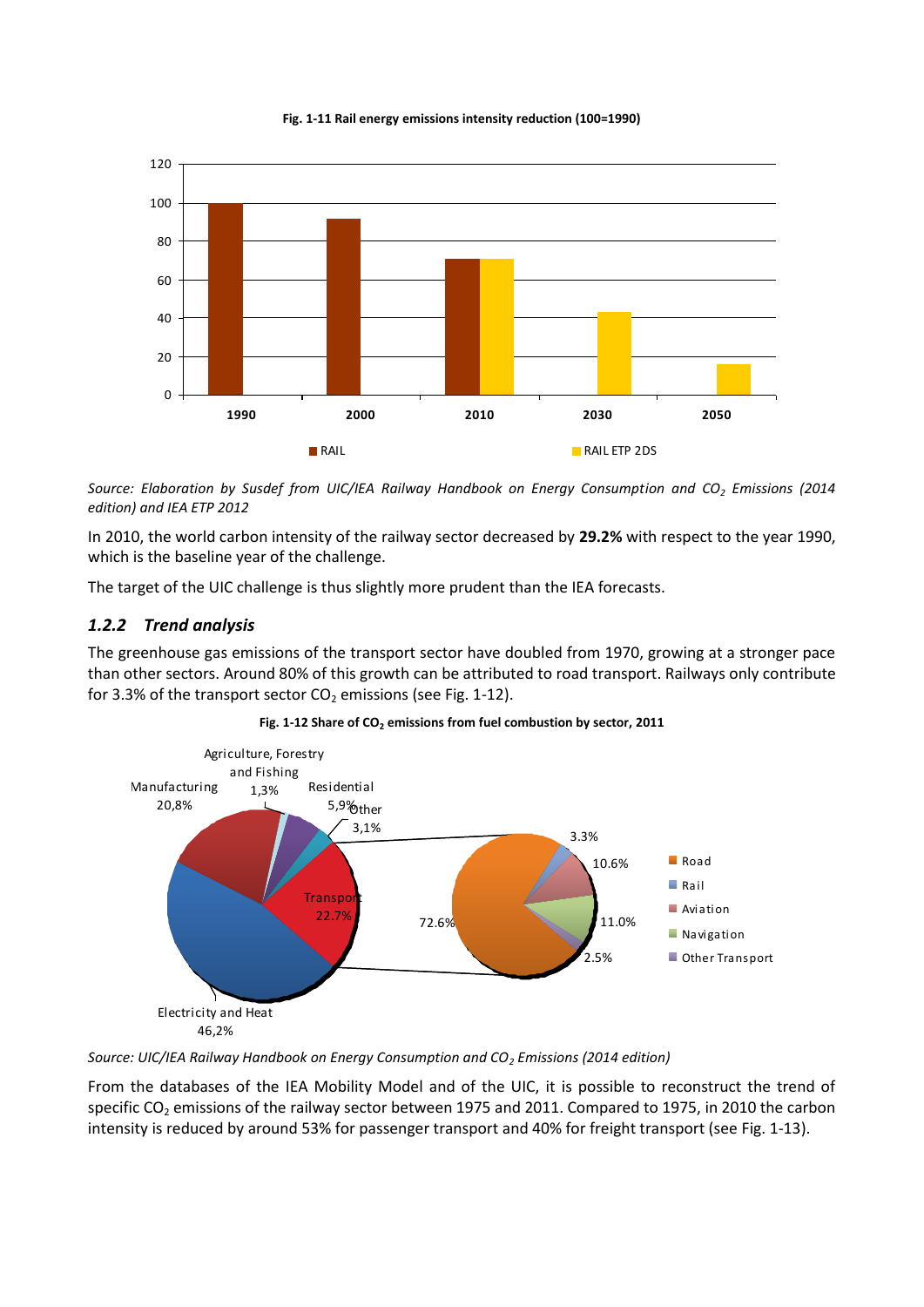<span id="page-15-0"></span>

**Fig. 1-13 Evolution of carbon intensity in the world railway sector, 1975-2011**

*Source: UIC/IEA Railway Handbook on Energy Consumption and CO<sup>2</sup> Emissions (2014 edition)*

One of the main factors in the reduction of carbon emissions intensity is the reduction in energy intensity: if the emission factor of the energy used remains constant over time, a reduction in energy intensity generates a proportional reduction in carbon intensity.

However, when the emission factor deteriorates this does not happen and the carbon intensity trend differs from the energy intensity trend. Since the indicator of the intensity is established for the rail sector as a whole, the reasons for an increase of the emission intensity may depend on the different country emission factors. Some countries weigh more in the total railway traffic demand, and some have a different weight for passenger or for freight service. In particular, the stagnant performance of the carbon intensity of freight railway shown here is due to the deterioration of the energy mix of some countries with significant weight in terms of freight traffic such as India and China. It is in fact well known that freight traffic has a larger share of diesel traction compared to electric.

The trend of specific  $CO<sub>2</sub>$  emissions in a few select countries shows a diversified picture, similar to what has been seen for energy intensity in the same countries. In passenger transport [\(Fig. 1-14\)](#page-16-1), the European railway sector displays higher specific emissions compared to the world average; the same consideration does not hold for freight transport. In passenger transport, the railways well above average specific emissions are Brazil, USA and South Africa: countries in which the modal share of railways in absolute terms and compared to other forms of passenger transport is very low. Below world average are Russia, China, India and Japan.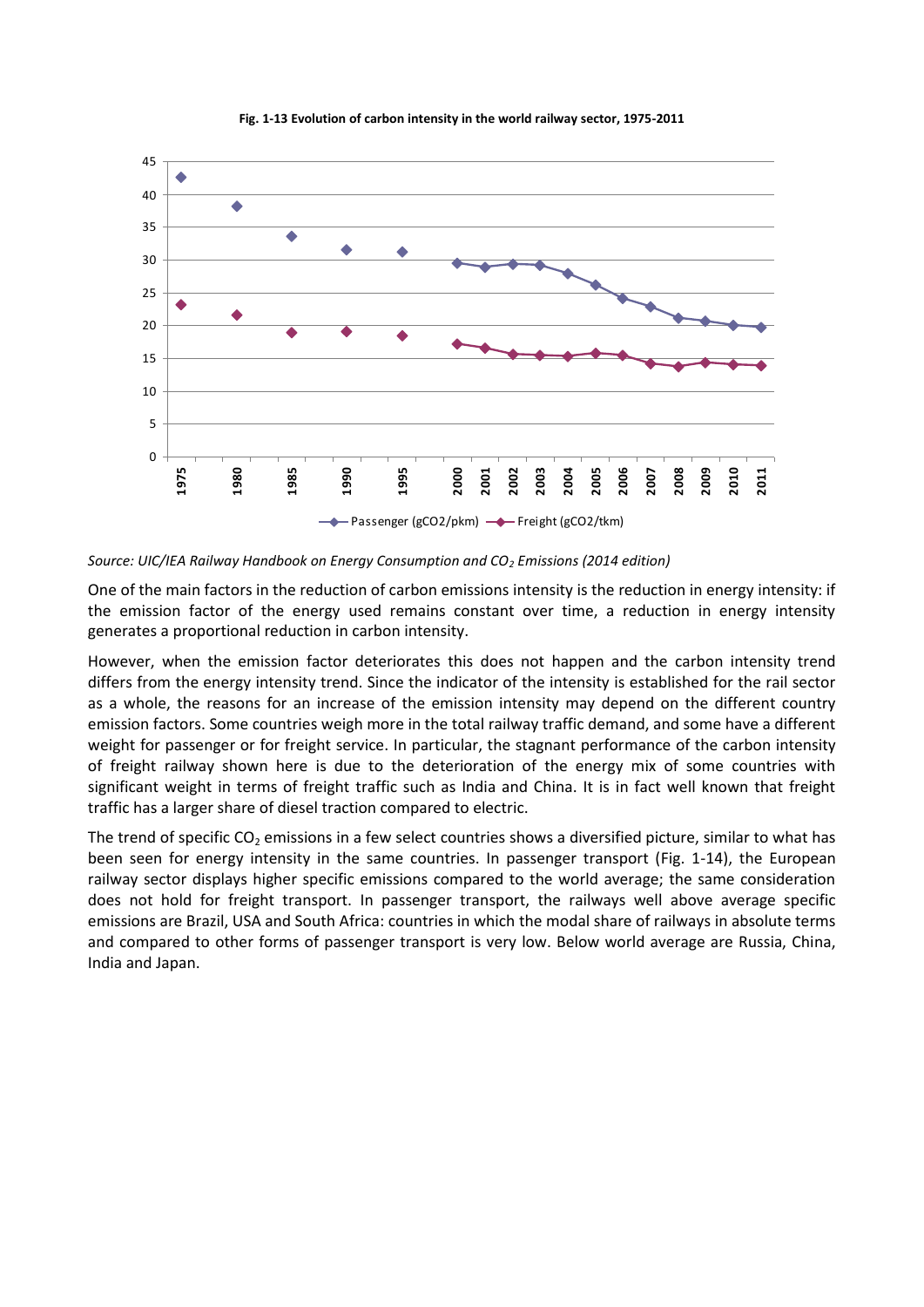<span id="page-16-1"></span>

**Fig. 1-14 Railway passenger specific CO<sup>2</sup> emissions in select countries, 1995-2010 (gCO2/pkm)**

*Source: UIC/IEA Railway Handbook on Energy Consumption and CO<sup>2</sup> Emissions (2013 edition)*

In freight transport [\(Fig. 1-15\)](#page-16-2), Japan and USA switch places, as it happened for specific energy consumption. Together with Brazil and South Africa, Japan shows higher specific emissions compared to world average. The Russian, Indian and American railways seem to be the best-performing. Starting from 2000, the trend for Chinese railways is in line with the world average.

<span id="page-16-2"></span>



*Source: UIC/IEA Railway Handbook on Energy Consumption and CO<sup>2</sup> Emissions (2013 edition)*

### <span id="page-16-0"></span>*1.2.3 Factors influencing carbon intensity*

Carbon intensity is expressed as the ratio between the  $CO<sub>2</sub>$  emissions of the railway sector and the transport demand, expressed in passenger-km and tonnes-km. As in energy intensity, the transport demand is the denominator of the ratio. Here as well, the strategies that the railway sector can adopt concern both the technology and the system. The main reduction factor for specific  $CO<sub>2</sub>$  emissions is the reduction of energy intensity; this can be coupled with actions directly aimed at the reduction of the emissions intensity of the energy used, such as the **use of biodiesel** or the **greening of the electricity mix**.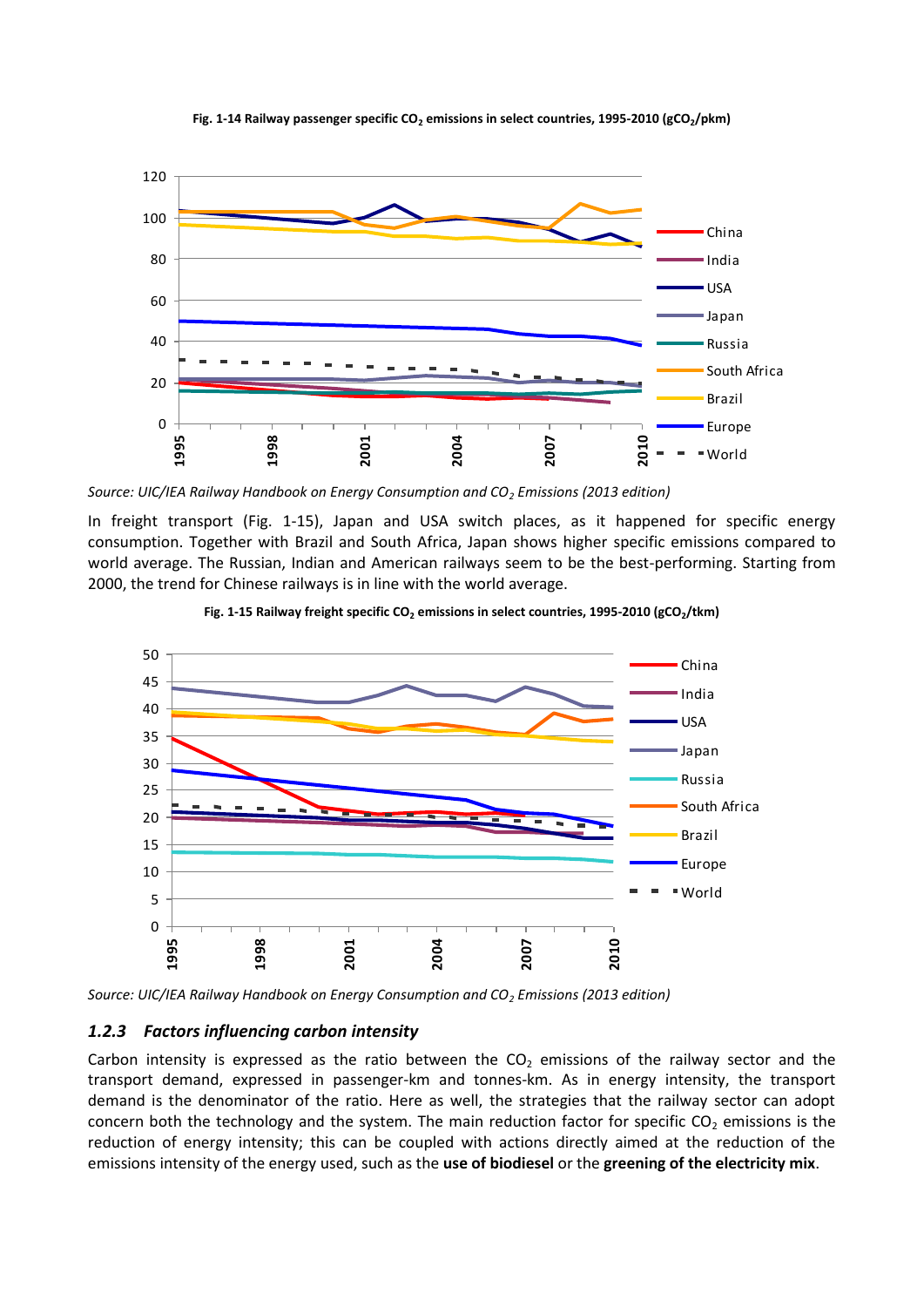As previously stated, an improvement in energy intensity – for example due to an increase in the load factor – coupled with a worsening carbon intensity of the electricity used in rail transport can hinder a good performance in terms of specific  $CO<sub>2</sub>$  emissions.

Conversely, the **electrification of railway transport** can have a double impact on carbon intensity: it increases the energy efficiency if matched by the reduction of the electric emission factor in order to improve the railways' specific emissions. The electrification of traction is a major driver in the reduction of  $CO<sub>2</sub>$  emissions by railway undertakings: by having trains run on electric power, it is possible to reduce the environmental impact of traction by acting on the emission factor of electricity (which can potentially go all the way down to zero if the electricity is entirely produced with renewable sources). In Europe, for instance, the reduction of specific emissions goes hand-to-hand with the increase in electrification (calculated by dividing the train-km of electric traction divided by total train-km).

### <span id="page-17-0"></span>*1.2.4 Key indicators*

As mentioned in the previous section, one of the key factors to reduce energy consumption is the improvement of the electricity mix.

Since 1990, the intensity of emissions from electricity generation has been stable. Despite significant growth in their deployment, the positive effects of low-carbon generation technologies have been muted by the fact that fossil fuels have accounted for the majority of new generation capacity. According to the IEA 2DS scenario, in 2050 the electricity will be significantly decarbonised, reaching a world average emission factor of 37  $gCO<sub>2</sub>/kWh$ . This would be a reduction of more than 90% compared to the emission factor of 529  $gCO<sub>2</sub>/kWh$  estimated for 2013 (se[e Fig. 1-16\)](#page-17-1).

<span id="page-17-1"></span>



*Source: IEA ETP 2014*

To reach 2DS targets by 2050, the share of renewables has to be more than 70% [\(Fig. 1-17\)](#page-18-0) and fossils reach just over 20%, coupled with nuclear maintaining its current share (7%). In the 4DS scenario, some emissions reduction is seen, largely due to efficiency improvements in fossil generation, fuel switching from coal to gas and some renewables becoming increasingly competitive in good locations. The average  $CO<sub>2</sub>$  intensity in the 4DS scenario in 2050, however, is only slightly lower than a very efficient gas plant by current standards.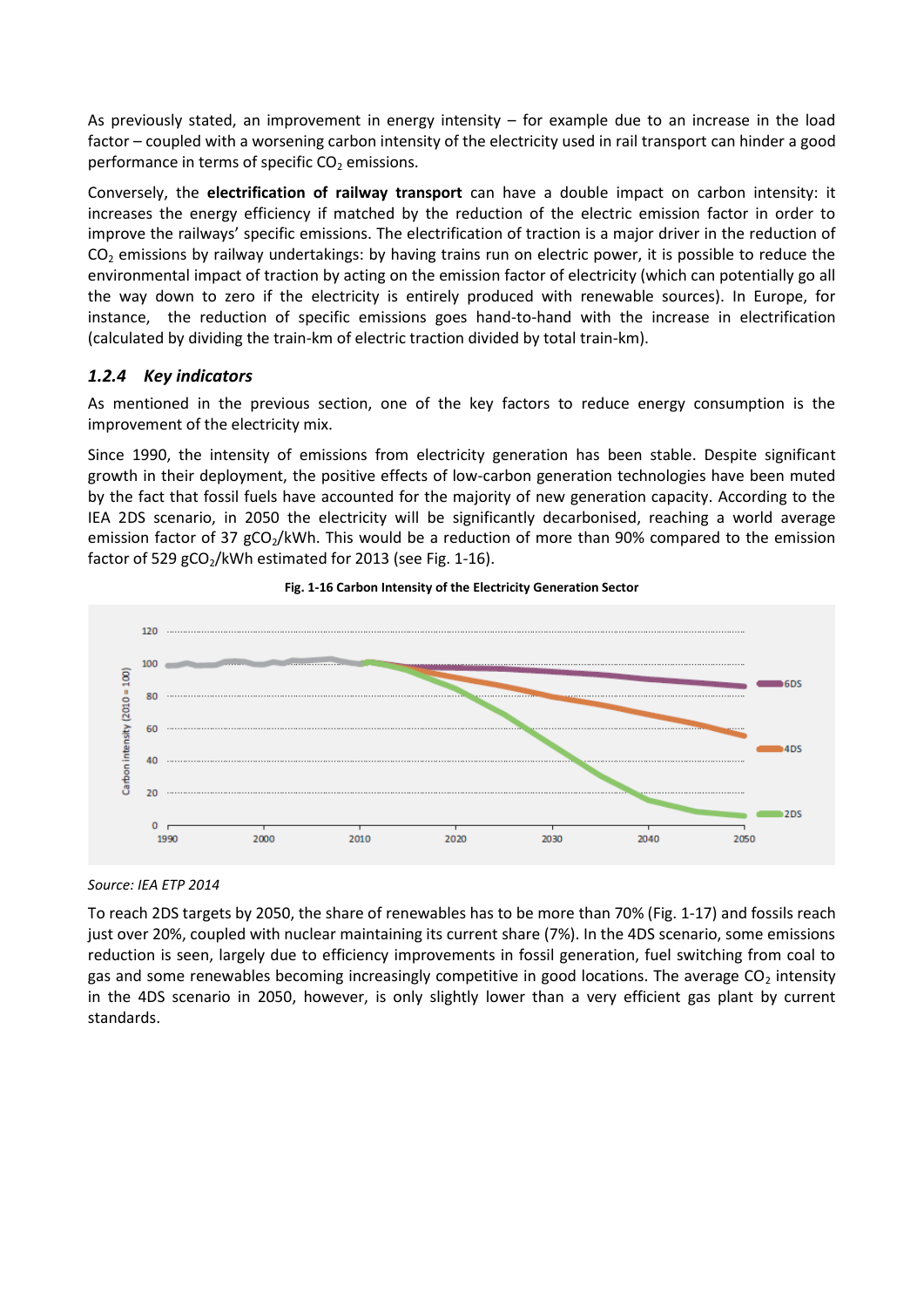**Fig. 1-17 Global electricity generation capacity by technology**

<span id="page-18-0"></span>

*Source: IEA ETP 2014*

According to IEA estimates, the electricity mixes that power the networks of the various railway systems offer a much diversified picture. The carbon intensities vary widely, and there has been no consistent evolution between 1990 and 2010 throughout the world (see [Fig. 1-18\)](#page-18-1). Significant improvements in the emission factor can be seen only for USA, European Union and Russia. In other countries, the carbon intensity of electricity is substantially stable.

There are also several differences in the comparison between countries: in 2010, with a world average of 154.18 gCO<sub>2</sub>/MJ, there are much higher emission factors such as in China (247.14 gCO<sub>2</sub>/MJ) and India  $(270.08 \text{ gCO}_2/\text{M})$  and much lower emission factors such as in EU, Japan and Brazil. In Brazil specifically, the share of renewables in electricity generation is close to 90%, causing a carbon intensity of the electricity mix seven times lower than the world average (22.14  $gCO<sub>2</sub>/MJ$ ).

<span id="page-18-1"></span>



### *Source: UIC/IEA Railway Handbook on Energy Consumption and CO<sup>2</sup> Emissions (2013 edition)*

It is then clear how a progressive electrification, coupled with a reduction of the emission factor for electricity generation, can deeply improve the carbon intensity of the world railway sector. It is worth noting that one of these factors is "internal" to the railway sector (electrification) and one is "external" (the electric emission factor), i.e. railways have no control over it.

It is possible to estimate the *elasticity* of these two reduction factors (electrification rate and emission factor of electricity) with respect to the carbon intensity of railways, i.e. in what measure the variation of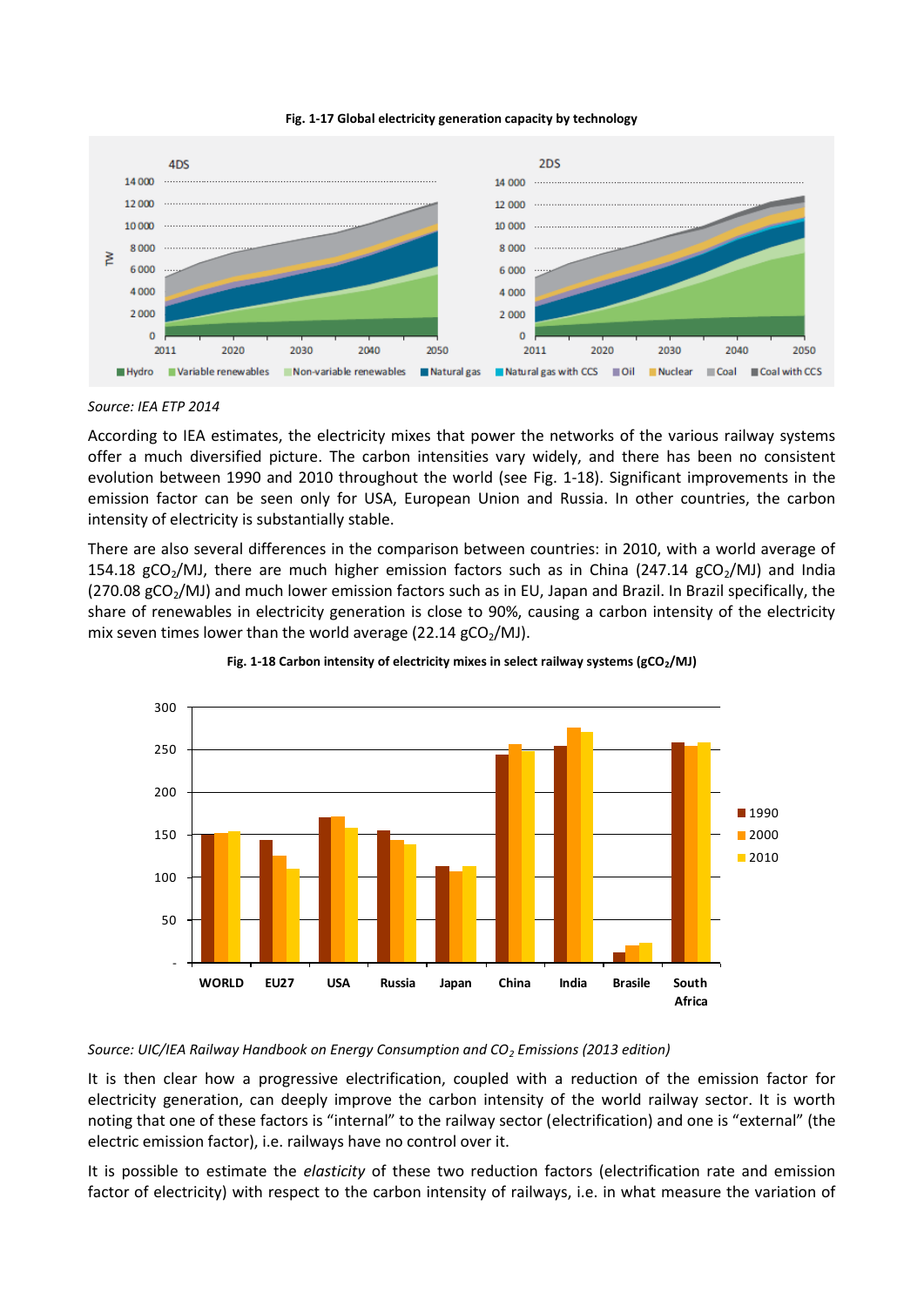each factor can influence the variation of the carbon intensity. On a world level, the improvement obtained by the railway sector between 1990 and 2010 can be attributed mostly to electrification. Only in the EU both drivers have had a comparable impact throughout the years.

It is still worth reminding that there are also other drivers that may have an impact on specific emissions: passenger and freight production (and the respective load factor in particular), and the increase in the use of biodiesel.

# <span id="page-19-0"></span>*1.2.5 Final considerations on the feasibility of targets*

As previously said, the IEA elaborations demonstrate that there has been a 29% worldwide reduction of specific emissions for the railway sector between 1990 and 2010.

With the expected increase in electrification and improvement of the electric emission factor, the potential improvements are considerable, even more than for energy intensity; this could confirm the assumptions of the IEA 2DS scenario, on which the targets definition is based.

Railways are already featuring the lowest values of emissions per pkm and tkm among all transport modes, thanks to the high rate of electrification. The railway sector can enjoy without any additional investment the improvements generated by the progressive decarbonisation of electricity.

The UIC Environment Strategy Reporting System (ESRS) methodology collects the energy consumption data from railway companies, then – in order to calculate the corresponding emissions – uses the electricity mixes published by national and international organisations such as IEA and Eurostat and the emission factors established by IPCC.

Furthermore, the recent update to the ESRS methodology adopts a "dual reporting" system, outlined in the GHG Protocol standard, for green electricity instruments such as GOs or RECs. There will thus be a separate view of emissions generated, one which uses the national electricity production mix and the other that takes into account the green electricity instruments. This will guarantee the highest level of transparency.

The reduction of carbon intensity allows the world railway sector to avoid 98 Million tonnes (MT) of  $CO<sub>2</sub>$  in the freight sector and 23 MT of  $CO<sub>2</sub>$  in the passenger sector, i.e. 121 MT  $CO<sub>2</sub>$  in total compared to the 6DS scenario.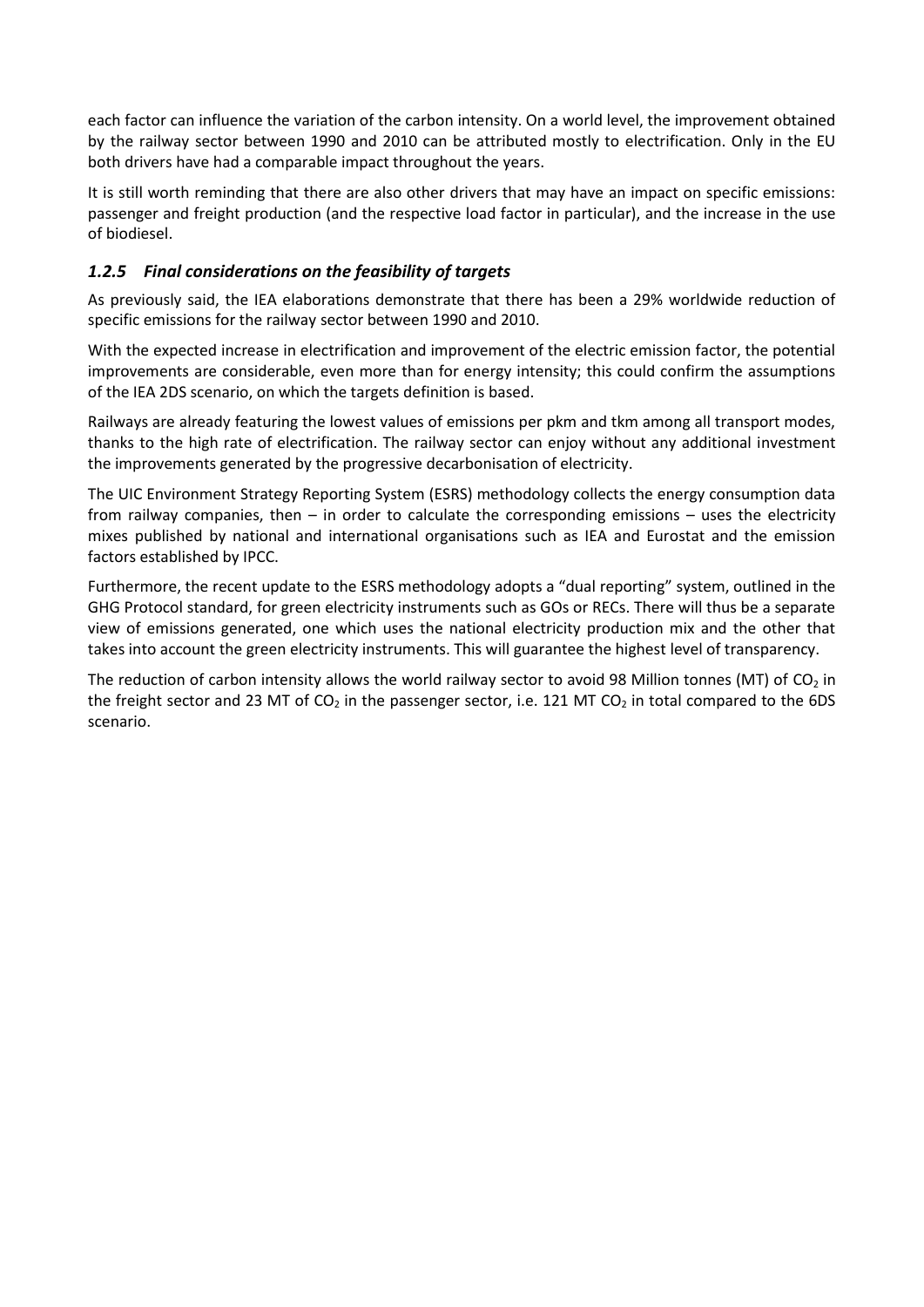# <span id="page-20-0"></span>**2 Modal shift challenge**

# <span id="page-20-1"></span>**2.1 Targets for Modal shift: framework, description and methodology**

# <span id="page-20-2"></span>*2.1.1 Framework*

The current transport system, based mainly on vehicles powered by fossil fuels, generates unsustainable social, environmental and economic impacts. The strategy to pursue a better sustainability is composed of three integrated lines of action, called *Avoid/Shift/Improve* (ASI): *Avoid/Reduce* the demand for mobility, *Improve* the efficiency of the vehicles, and *Shift* to more sustainable modes of transport (or *Maintain* their usage levels). In this last line of action, the role of railways is essential.

On an environmental level, the real challenge of railways is not just to reduce their specific impact on energy consumption or carbon emissions, but to expand their market share. Currently, the energy consumption and  $CO<sub>2</sub>$  emissions of railways are substantially lower than other transport modes: therefore, rail is one of the transport modes towards which mobility has to be *shifted*.

# <span id="page-20-3"></span>*2.1.2 What is a modal shift challenge*

A modal shift challenge does not entail making forecasts or outline a plan. It means to:

- Define a challenging objective
- Commit to reach the objective with the instruments at hand
- Outline the enabling conditions allowing to reach the objective
- Involve key partners and stakeholders

### *The targets of the challenge*

The modal shift challenge is based on the definition of two targets for the railway sector at a worldwide level, both for passenger and for freight transport. The targets are referred to a global scale, i.e. to the whole world railway sector, and are measured respectively in passenger-kilometres (pkm) for passenger transport and tonnes-kilometres (tkm) for freight transport.

The targets are based on the estimates produced by the International Energy Agency (IEA) for the transport sector in the definition of the 2DS scenario, used also in the analysis of the Intergovernmental Panel on Climate Change (IPCC) and mentioned in the previous sections.

**In passenger transport** the challenge is to increase the passenger modal share of rail by 50% in 2030 and by 100% in 2050 compared to 2010.

The modal share of rail is calculated with respect to all other passenger transport modes, i.e. road, aviation and navigation.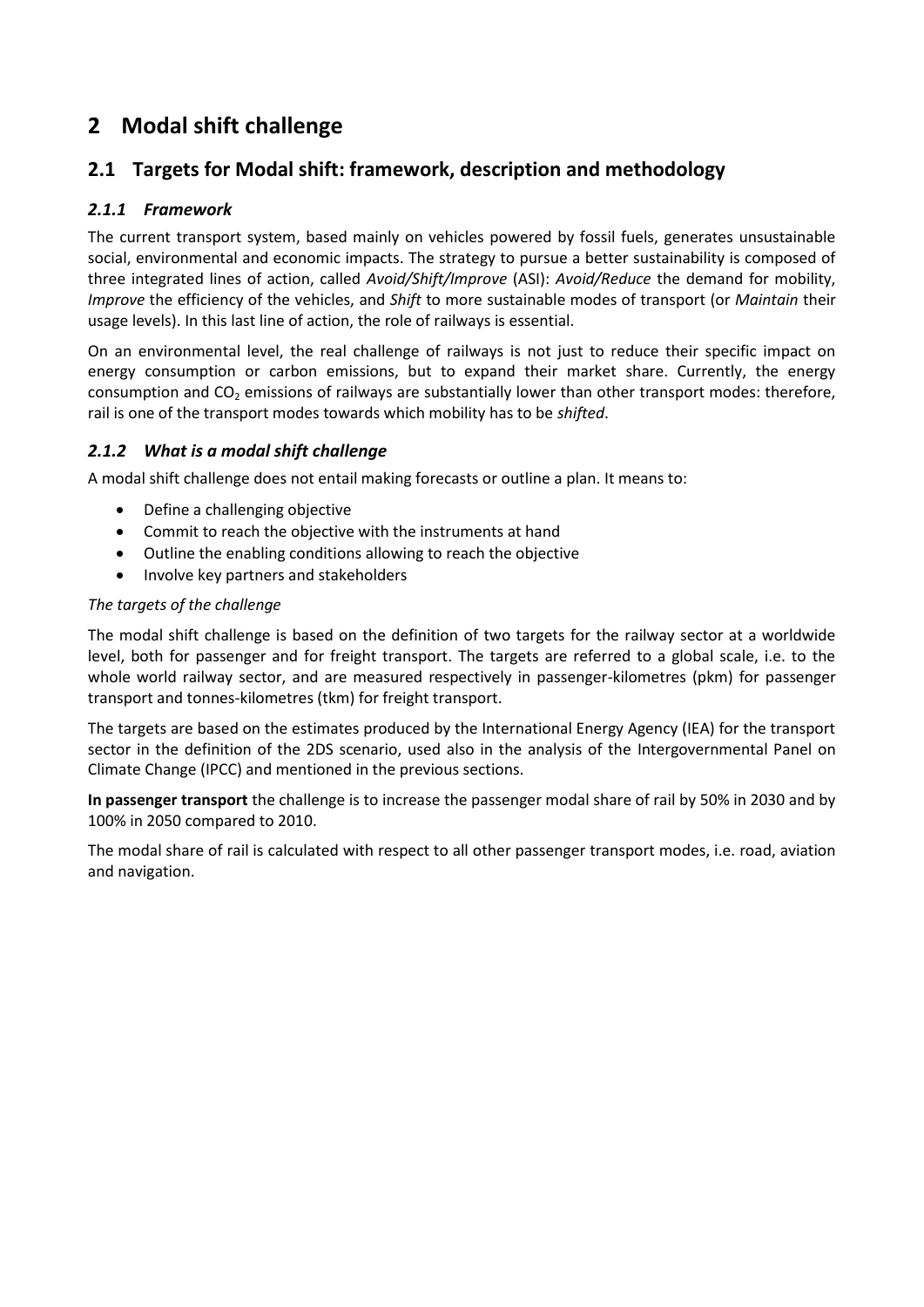



**In freight transport**, the challenge is to reach the freight modal share of road in land transport in 2030, and exceed it by 50% in 2050.

In this case, the modal share of rail is calculated with the exclusion of navigation and aviation.



**Fig. 2-2 The modal shift challenge for freight transport (billion tkm)**

These targets are ambitious and reachable in view of a development of a Green Economy; they set themselves to be an essential requirement to reach the objectives of the IEA 2DS scenario.

### *Shift to rail/mantain the rail*

The term "modal shift" is tied to the evolution in the organisation of transport in OECD countries, where road and air transport have been continuously growing their share. The modal restructuring implies in this case a "shift" from less sustainable modes to more sustainable modes such as railway.

In several other countries and regions, however, the modal share is already favourable to rail. What is happening there today is in fact a shift towards less sustainable transport modes. In this context, the term "modal shift" can be misleading if it is intended to be a shift towards rail. The meaning of the ASI strategy here is to stop the modal shift to less sustainable modes, or in other words "maintain" the modal share of rail when an increased demand for mobility arises.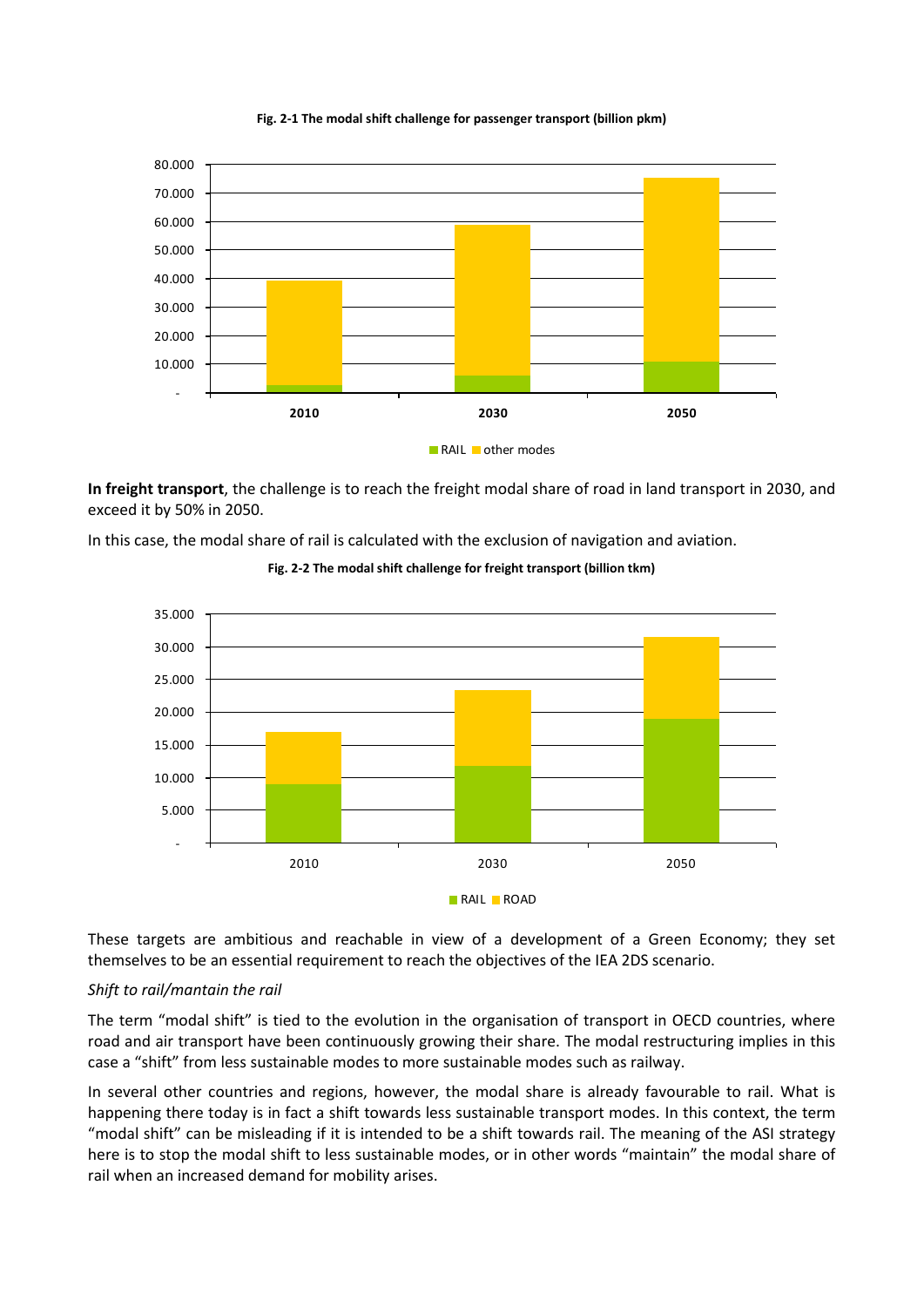This is also the perspective for those developing countries in which railways currently have a very limited role or none at all, such as in many African countries. It is forecasted that Africa will be the second mostpopulated continent by 2050, after Asia<sup>11</sup>.

# <span id="page-22-0"></span>**2.1.3 Methodology**

### *Sources*

For the definition of the modal shift targets for the world railway sector, the same sources have been used as in the previous sections regarding energy and carbon intensity. More sources used are the quantitative analyses of the IPCC reports, in particular the 2013 report, WGIII AR5 – Mitigation of Climate Change relative to the transport sector, and the ITF Outlook 2012 and 2013.

### *Definition and verification of the targets*

As noted previously, the IEA has defined three fundamental scenarios at a world level: 6DS, 4DS and 2DS, referred to the potential increase of the world average temperature in 2050. In ETP 2012, the IEA has defined two sub-scenarios: "2DS Improve" and "2DS Avoid/Shift". In this last scenario, through its Mobility Model (MoMo), IEA makes some estimates for 2030 and 2050, compared to base year 2010, for:

- Transport demand
- Passenger and freight modal share
- The activity for all modes (except navigation) in pkm and tkm

The IEA has recently published an update of its Energy Technology Perspectives (ETP 2014), focused on the electrification of transports and the elaboration of specific scenarios on the topic.

At the UIC's request, the IEA has also provided elaborations made for ETP 2014 on some key countries for railway production such as USA, EU, Russia, China, India, Japan, Brazil and South Africa, as well as some underlying assumptions for the 2DS Avoid/Shift scenario.

On the basis of these elements it was possible to outline the world modal share for passenger and freight transport projected by IEA in the different scenarios for 2030 and 2050, with a focus on the differences between the 4DS scenario (taken as a "business-as-usual" – BAU – scenario) and the 2DS scenario. Both the reduction of transport demand and the modal shift anticipated by MoMo have been taken into account.

The future trends have then been evaluated in light of:

- The historical evolution, both globally and in the different regions considered separately;
- The key factors that have determined past modal changes and that will play a crucial role in the future as well;
- The evolution of transport demand;
- The probable evolution of some key indicators.

Following this critical evaluation, the targets of the challenge have been determined, and the potential ensuing reductions have been assessed, based on the IEA estimates.

# <span id="page-22-1"></span>**2.2 Modal shift**

**.** 

# <span id="page-22-2"></span>**2.2.1 Long-term scenarios (2030 and 2050) based on IEA 2DS and 4DS scenario**

The IEA Avoid/Shift sub-scenario analyses the potential effects of policies oriented to modal shift and to the reduction of transport demand<sup>12</sup>. In the passenger sector, the Avoid and/or Reduce policies are considered

 $11$  The factors generating an increase in transport demand are several: the most important are considered to be the increase in population, the urbanization and the increase in disposable income.

 $<sup>12</sup>$  IEA stresses the important contribution that can come from modal shift particularly in an urban environment, where</sup> a higher growth and concentration of population is expected in the next decades. An intelligent growth of the cities can reduce the distance and number of movements, and promote the use of more sustainable transport modes such as public transport, cycling and pedestrian mobility.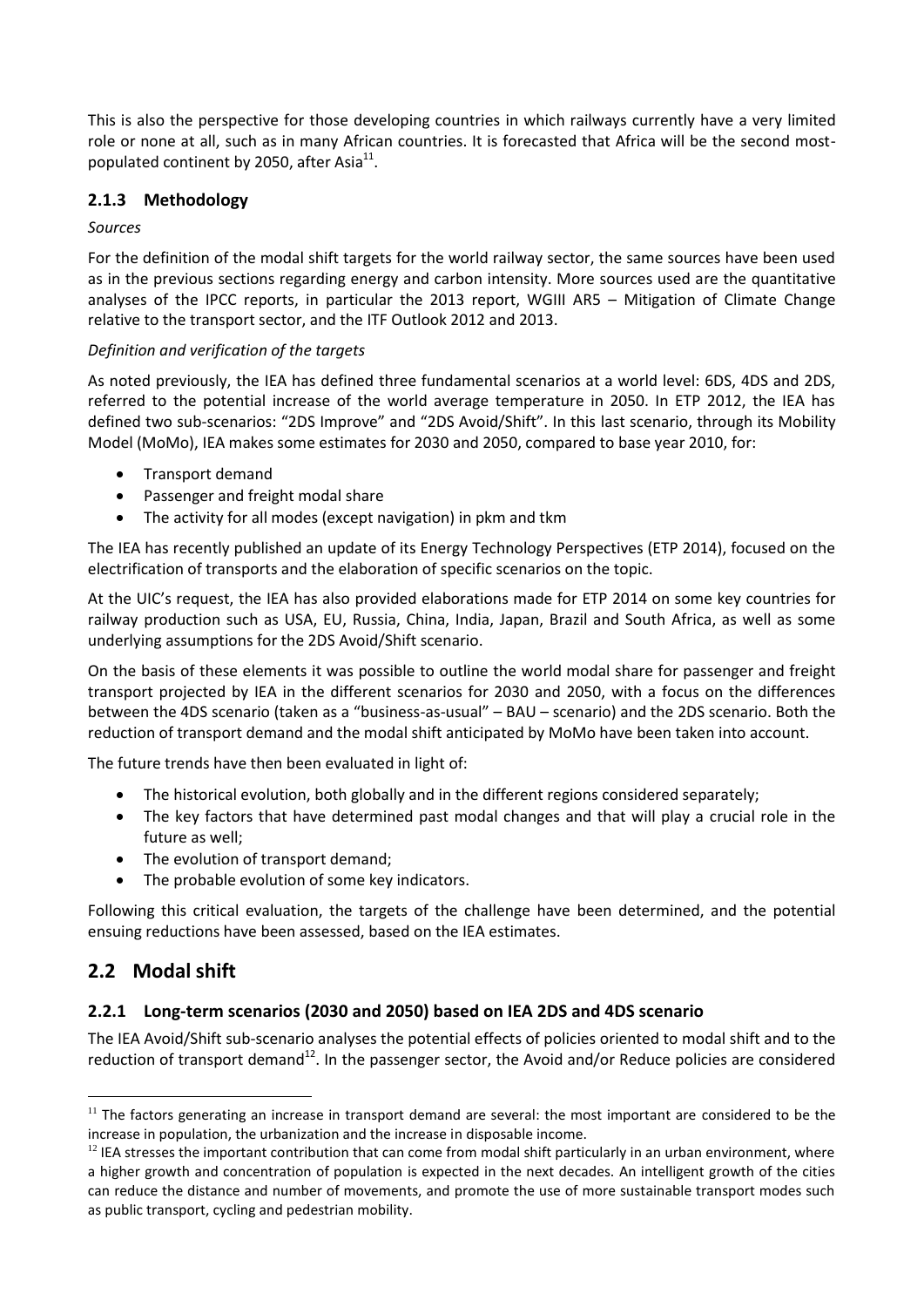to have more significant effects in the long term, while by 2030 the modal shift is expected to have a greater effect on the reduction of the environmental impact of mobility.



**Fig. 2-3 Volumes of passenger traffic and modal share estimated by IEA**

The railway traffic, both on medium-long range and on urban/suburban distances, can increase considerably and reduce the weight of road transport and aviation. In the land freight transport sector as well, the impact of policies oriented to modal shift on rail is relevant and can be up-and-running in the medium term.



*Source: IEA ETP 2012*

The combination of the effects of the scenarios *Avoid/Shift* and *Improve* can trigger a reduction in emissions of the transport sector by around 8 GtCO<sub>2eq</sub> by 2050 compared to the 4DS scenario, with a contribution of 1.4 and 6.6 GtCO<sub>2eq</sub> from the Avoid/Shift and the Improve scenario respectively.

*Source: IEA ETP 2012*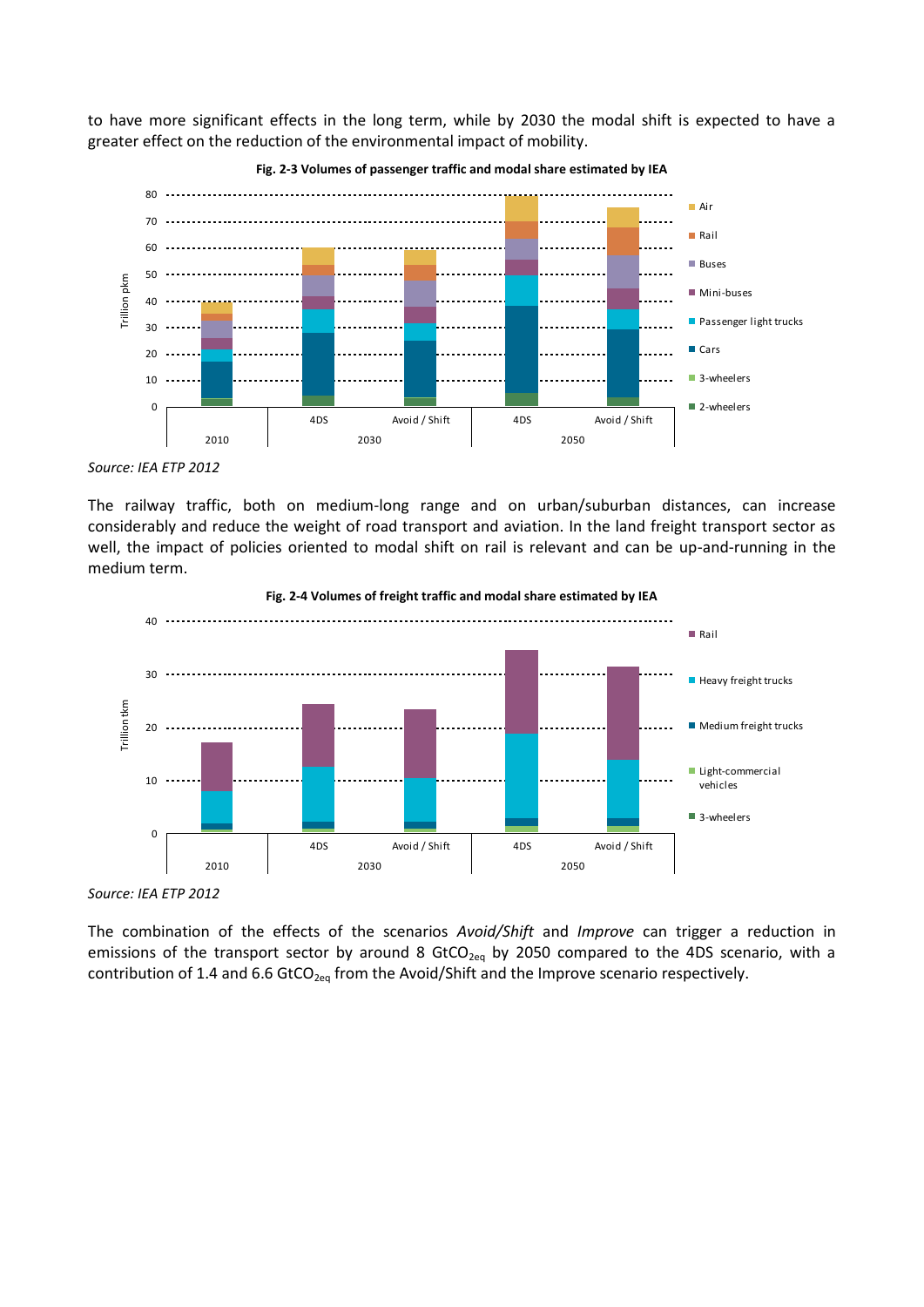

**Fig. 2-5 Greenhouse gas emissions of the transport sector estimated by IEA**

*Source: IEA ETP 2012*

# <span id="page-24-0"></span>*2.2.2 Trend analysis*

### *The World Today*

In the absence of statistical data collected with consistent methodologies and available for all the world's regions, this report usually refers to the estimates of the IEA Mobility Model (MoMo). The MoMo contains historical data and projection to 2050 for all transport modes and vehicle types. XX shows the modal share for the year 2011 according to the MoMo database, updated by IEA in conjunction with ETP 2014<sup>13</sup>.



**Fig. 2-6 World modal share for passenger (pkm) and freight (tkm) transport**

### *Source: IEA MoMo*

**.** 

The world modal split is a result of the modal splits of different countries, which vary widely. It is possible to understand how deep those differences are by using some of the MoMo estimates for the year 2010 (IEA ETP 2014)<sup>14</sup>, associated to some of the larger transport markets in the world.

 $13$  In these estimates, the IEA has excluded the modal share of pipelines.

<sup>&</sup>lt;sup>14</sup> In the MoMo results used for ETP 2012 and ETP 2014, and used for several elaborations in this publication, the share of navigation and aviation in freight is not available. The freight modal share reported is intended only for land transport.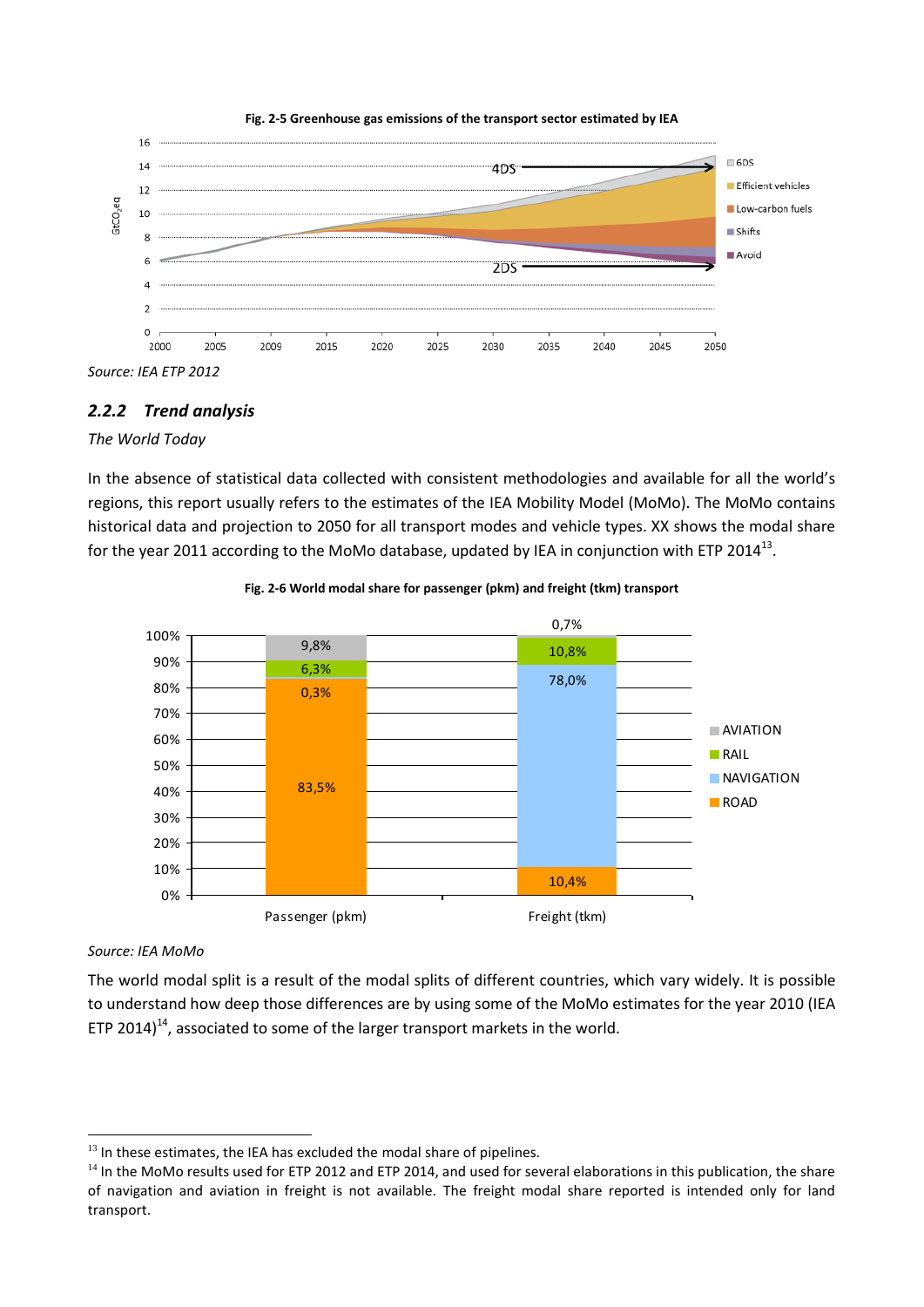For instance, the share of passenger road transport is high everywhere, but Brazil has a value higher than the world average (94.3%) together with Russia and South Africa, while India has the lowest value (70.3%). USA, China and EU27 have values that tend to remain close to the world average.

If we increase the segmentation, the high inhomogeneity between transport markets shows even more. In Europe<sup>15</sup> for example, road transport is dominated by cars (59.5%) and public buses (12.8%) with a low penetration of 2-3 wheelers and minibuses; in BRICS countries, the latter vehicles have a much higher share while the proportion of cars is lower. This is likely to be due to the difference of per-capita income between these two areas of the world. In the United States, a high share of road traffic volumes is made by "passenger light trucks", a vehicle little used in Europe. The share of passenger air transport in the USA and EU is higher than the world average. As for passenger railways, two of the BRICS countries (India and China) have values higher than average (26.8% and 11.4% respectively), as does Japan with 16.4%. EU27 has a value of 5.8% slightly lower than the world average, and the USA have nearly zero passenger railway transport.





1

Similar differences can be registered in freight traffic. The share of road and rail transport and of the different vehicles used is quite diversified, often with radically different tendencies compared to passenger transport. The United States for example, which have barely any railway passenger transport, are one of the largest markets in the world for freight railways (60.1% of share). Russia, pipelines excluded, transports nearly all freight on its railways; China's freight rail has a 62.2% of land freight share and India has 60.4%. Other BRICS countries have also railway performances much higher in freight than in passenger transport. On the other hand, Japan and EU27 have lower performances for freight railways: in particular Europe has one of the lowest market shares in the countries considered in this study.

**<sup>2-</sup>wheelers 2-wheelers Cars Passenger light trucks Mini-buses Buses Mair Pail** 

*Source: IEA MoMo (ETP 2014)*

<sup>&</sup>lt;sup>15</sup> Even inside the EU27 there are significant differences, in particular between former Communist Bloc countries and the original European Community countries. Lately, there are also some differences between some geographically core countries, such as Germany, and peripheral countries such as Italy, Spain and Greece.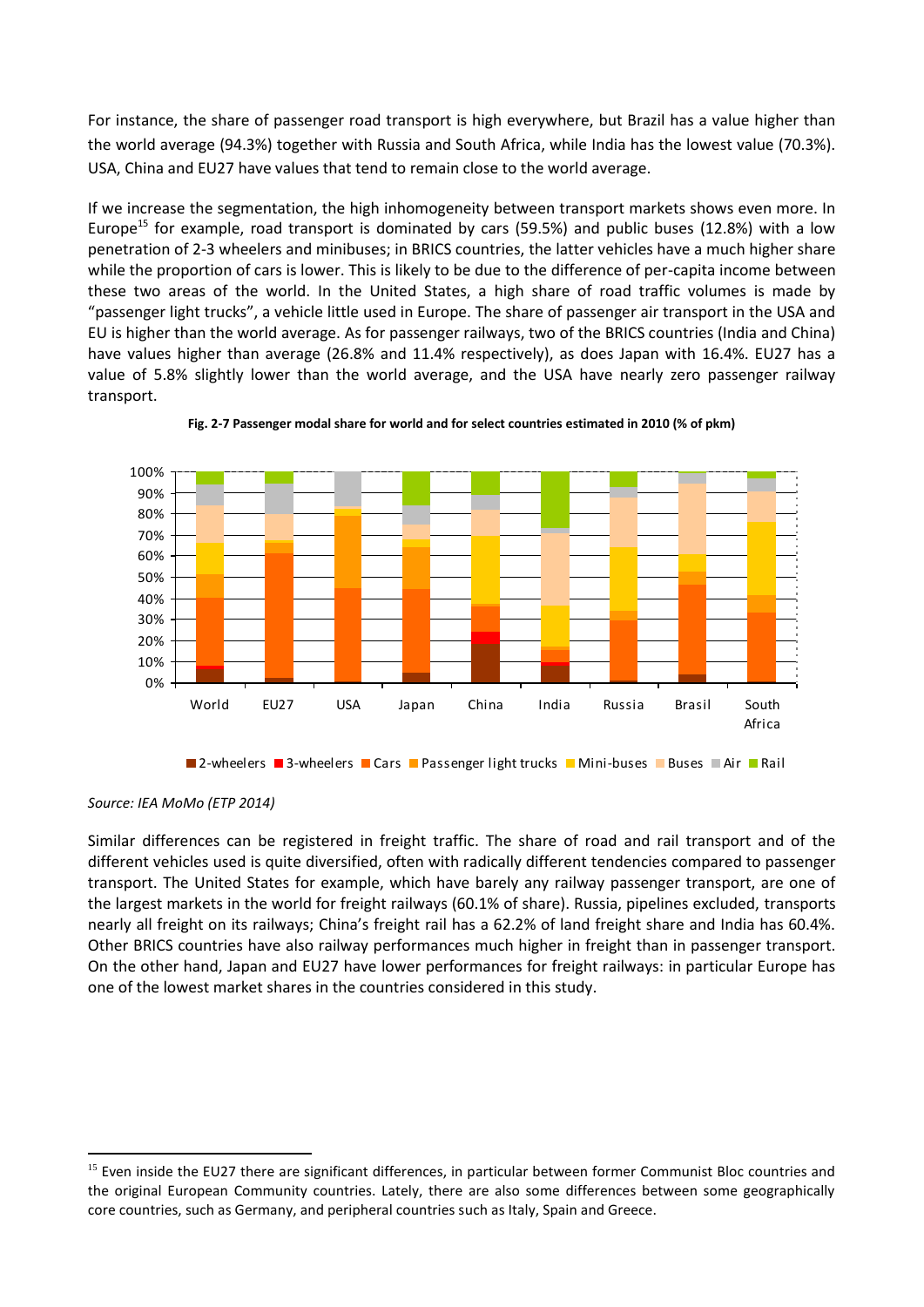

**Fig. 2-8 Freight modal share for world and for select countries estimated in 2010 (% of tkm)**

**13-wheelers Light-commercial veh. Medium freight trucks Limeavy freight trucks Limeavi** 

### *Source: IEA MoMo (ETP 2014)*

From this quick analysis, it is clear how in the passenger sector it is harder to find some critical factors explaining such different performances; on the other hand, in the freight sector, it can be observed that in countries with an extended and homogeneous territory are more favourable to railway freight transport, while countries or regions which are smaller or fragmented by internal geographic barriers are less auspicious of railways as a means to transport freight.

The selection of the countries mentioned above, which will also come back later on, comes from a consideration: the global railway offer and demandi s concentrated in few countries and regions of the world. When passenger and freight volumes are put together, six railway systems account for around 90% of world rail activity: North America, China, Russia, and India for freight, and India, China, EU15, Japan and Russia for passenger traffic.

The data shows a transport market with different trends:

- Europe: railways are losing market share both in passenger and freight transport, even though the transport demand is stable or slightly growing in time.
- North America: railways transport almost exclusively freight. The demand grows since the Eighties both in absolute volumes and in market share.
- Japan: here, railways are almost exclusively for passengers, with a market share currently stable after a noticeable contraction between 1970 and 1990.
- China: in two short decades, the transport demand for all modes has exploded. Railways have held their ground and still keep a significant market share.
- Russia: railways are a dominant mode of transport, particularly for freight. The other transport modes do not grow with higher rates than railway.
- India: the market share of railways is being halved, both in passenger and freight, due to a smaller growth rate for railways compared to other modes in a context of a great increase in transport demand in the last decades.

# <span id="page-26-0"></span>*2.2.3 Transport demand: estimates for 2030 and 2050*

The world transport demand in the near future is a crucial challenge for the reduction of the impacts of mobility. It is extremely complex to make predictions and estimates and to build future scenarios.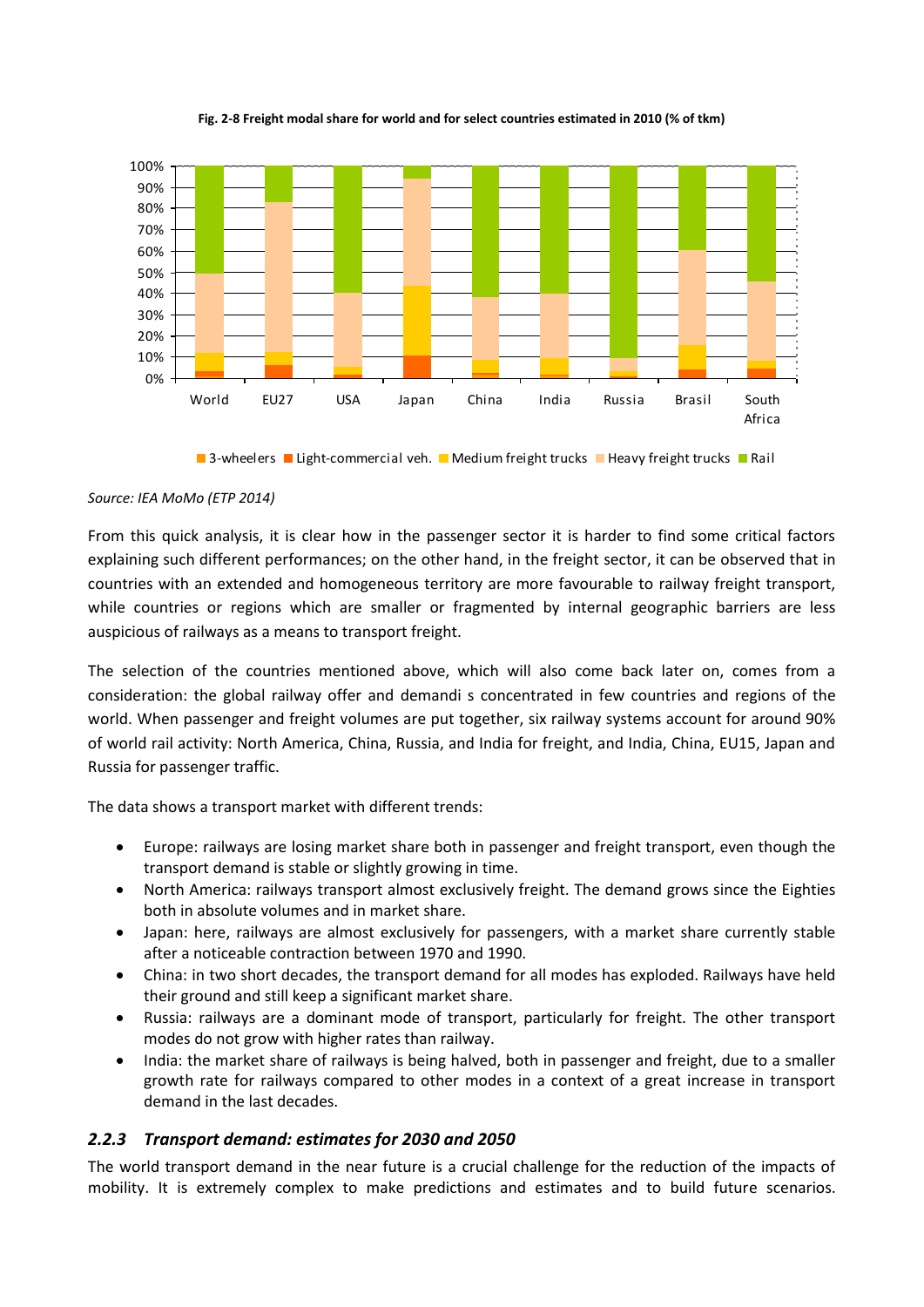According to the IPCC WGIII AR5 scenario<sup>16</sup>, the transport demand – for both passenger and freight – will grow in the next decades until 2050 (see [Fig. 2-9\)](#page-27-0), with most of this growth happening in emerging countries, where higher rates of income and population growth are forecasted. All scenarios analysed by IPCC show how, due to a strong correlation between passenger mobility and disposable income, **the highest rate of growth will be in non-OECD countries**. IPCC estimates that freight demand grows with lower rates than passenger demand, with a decoupling between demand growth and GDP forecasted to happen earlier in the passenger sector.

<span id="page-27-0"></span>



#### *Source: IPCC*

The IEA<sup>17</sup>, in the 6DS and 4DS scenarios, conjectures that the global passenger demand, in a BAU perspective, will double between 2010 (baseline) and 2050, with an average rate of 19.3% in 10 years. In the Avoid/Shift scenario, where some measures to slow the demand growth are evaluated, the 10-year growth rate is reduced to 17.6%. The IEA assumes that the passenger demand will rapidly increase, in particular in non-OECD countries, because of multiple factors: among those, the forecasted growth in population and income<sup>18</sup>. The global growth will be partially mitigated by the stabilization of transport demand in OECD countries. In a BAU scenario, the forecasted growth rates of freight transport demand is not lower than passenger transport demand growth rates, while in the Avoid/Shift scenario the 10-year growth rate goes from 19.5% (BAU) to 16.7%.

**.** 

 $16$  The IPCC WGIII AR5 is based on the analysis of more than 1200 existing scenarios

<sup>17</sup> ETP 2012

 $18$  The passenger transport demand in 2050 according to IEA will be around 80 trillion pkm. The estimates contained in ETP 2012 are consistent with the estimates made in 2009.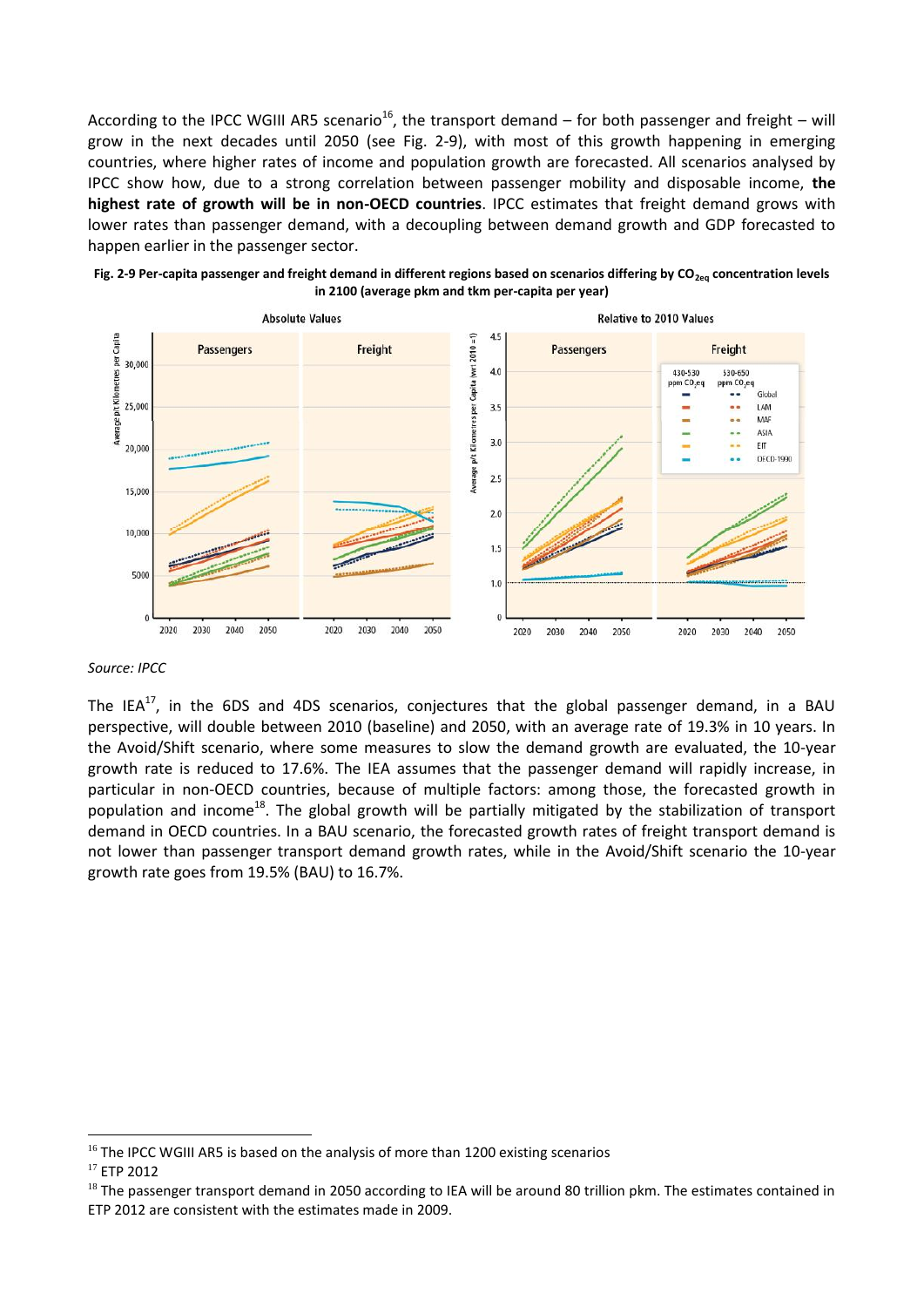



The International Transport Forum (ITF) of the OECD has revised its estimates<sup>19</sup> on the growth of transport demand downwards, taking into account the revisions of the forecasts on global economic growth with the medium-long term impacts of the 2008 crisis in the transport sector. The 2013 ITF Outlook focuses its scenarios (2050 horizon) according to different hypotheses of global economic growth, where it is assumed that the 2008 shock had permanent effects on global production and a standard rebound is not possible.

The estimates on 2050 demand are different according to the assumptions of economic growth and the policies chosen: policies favourable to privately owned cars (*Private transport oriented/high roads*) or favourable to public transport *(Public transport oriented/low roads)*. The 2013 ITF Outlook forecasts that the passenger demand<sup>20</sup> in 2050 will evolve in correlation with the growth of GDP, the prices of fuels and the development of urban transport, with a growth factor of 1.9 to 3.7 compared to 2010. In the *central* scenario the growth factor is 2.4, with a low GDP growth, and 2.9 for the *baseline* scenario. ITF confirms that the growth distribution is different for OECD and non-OECD countries according to different growth factors (respectively between 1.3-2 and 2.9-6.5), as are different the modal shares of private cars and 2 wheel vehicles. The growth rates estimated at 2050 by ITF for land freight transport are also quite different for OECD and non-OECD countries: between 42% and 124% for the former, and between 100% and 430% for the latter, compared to 2010.

### <span id="page-28-0"></span>*2.2.4 Factors influencing modal share*

### *Supply-side factors*

**.** 

The railway sector is in measure to intervene on some of the factors which influence the modal share. An increase in productivity, for instance, can encourage a price competition on certain segments of the transport market and promote the choice of rail. Similarly, the introduction of a new product can have positive effects on the rail modal share: e.g. the high-speed rail, which has often conquered a significant portion of market share from aviation.

These are necessary and decisive actions that, however, have to be done in conjunction with investments in infrastructure which are essential for the development of the transport service. The investments in rail

<sup>&</sup>lt;sup>19</sup> The scenarios are still defined from the IEA Mobility Model

 $20$  In the 2013 Outlook the estimates are expressed in vehicle-km, and not in passenger-km.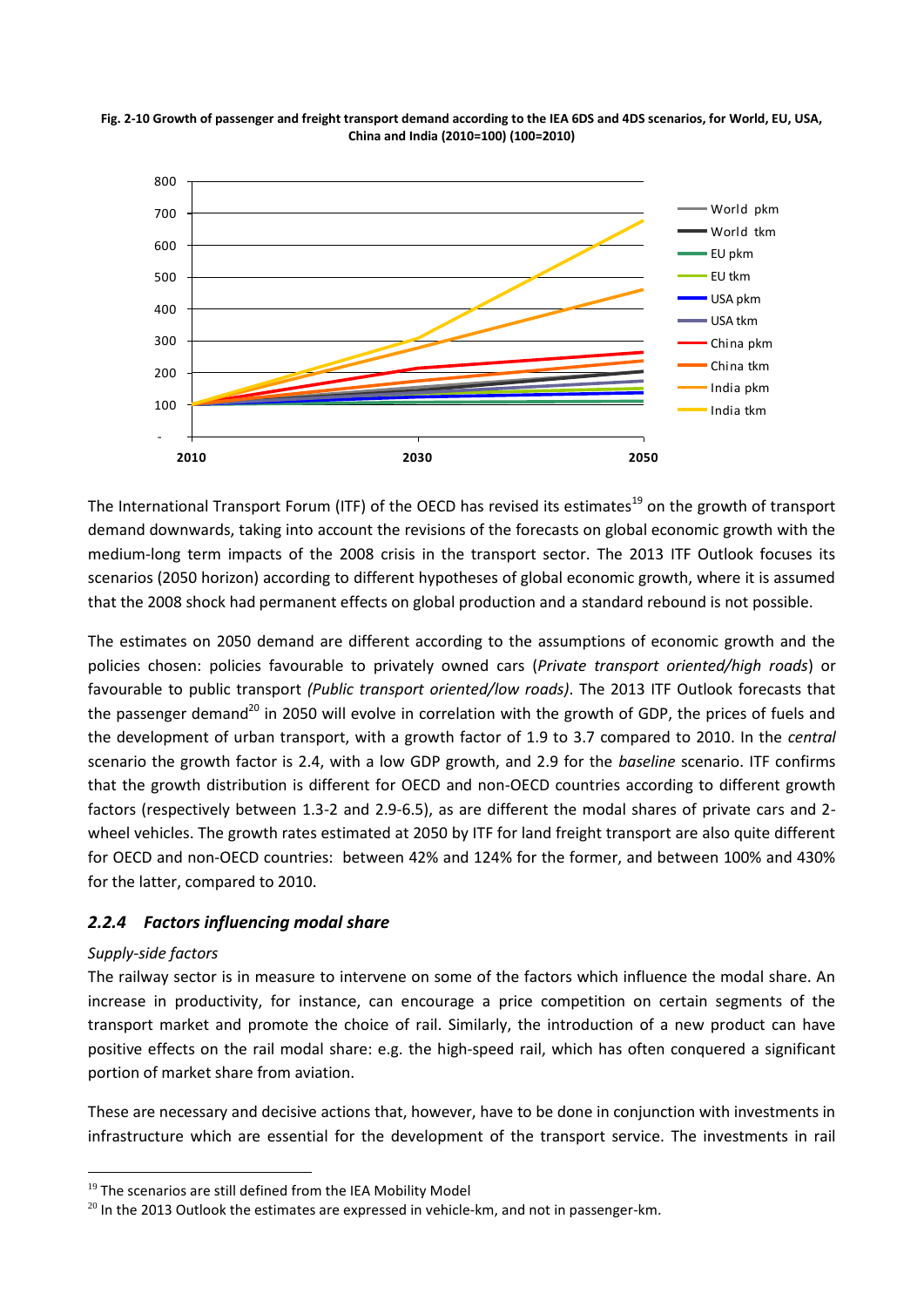infrastructure, due to their high costs, often have to be connected to the adoption of specific transport policies by public institutions.

The investments in railway networks have also to be evaluated in relation with the investments made on the competing modes. It is often believed that the investments on rail are always new lines and rail corridors needing huge expenses. In fact, the investments needed to increase the efficiency and effectiveness of rail transport<sup>21</sup> can also be smaller: e.g. the reduction of bottlenecks, the modernization of signaling systems, the increase of axial loads and loading gauge in some strategic sections of the network. The investments can also be on building or improving the inter-modal nodes dedicated both to freight (ports, logistic centres) and to passenger traffic (stations, parking facilities, connections with public transport).

### *Demand-side factors*

The modal share is influenced also by demand-side factors such as the generalised perceived cost of travel $^{22}$ , the disposable income, the underlying needs of travel and the subjective expectations connected to socio-cultural factors.

In the generalized cost of travel factor, for instance, there is a key role played by the accounting of external or hidden costs. **Without a mechanism to internalize the external costs**, the choices of consumers are made in a transport market that doesn't work correctly and hampers the more sustainable modes of transport<sup>23</sup>.

An urban planning which does not take into account the social, economic and environmental impacts of mobility will influence – often in an irreversible way – the transport demand and the modal share. The correlation of urban sprawl with the dependency from the use of cars or trucks is well known, for example.

# <span id="page-29-0"></span>*2.2.5 Shift to rail/mantain the rail:what and where*

There are technical and economic constraints – always in evolution – that determine the market segments in which railways can be competitive with other less sustainable modes such as cars, light and heavy-duty vehicles and aviation. The necessary condition for the train to be preferred to modal alternatives is that railways are able to offer a **competitive product/service** on a specific mobility segment<sup>24</sup>.

Currently, with reference to the experiences collected in different geographic areas and railway systems, the greater potentialities of railways can be seen mainly in some market segments where the train has the technical means to compete for significant market shares with other modes of transport:

- Commuter rail vs. private car;
- High-speed train vs. plane;
- Medium-long range rail (high-speed included) vs. private car;
- Freight rail vs. trucks:

 $\overline{a}$ 

 $21$  The interventions for the increase of productivity and profitability of the network are generally aimed at the increase in capacity (in terms of number and types of trains going through the network per day), in speed and interoperability.

 $22$  The generalised cost includes monetary costs and the value of time. In the general supply/demand theory, in case of a perfectly competitive market for goods and services, the price takes the place of the generalized cost.

 $^{23}$  The current reality sees the presence of subsidies to less sustainable modes of transport, e.g. the tax breaks or incentives for fossil fuels in aviation and in road transport.

 $24$  One of the more significant segmentations is based on the optimal range of the different transport modes. The optimal range is intended as the range that can be served best by a specific mode of transport in terms of efficiency and effectiveness. The efficiency integrates in the range the optimal use of the "value of time".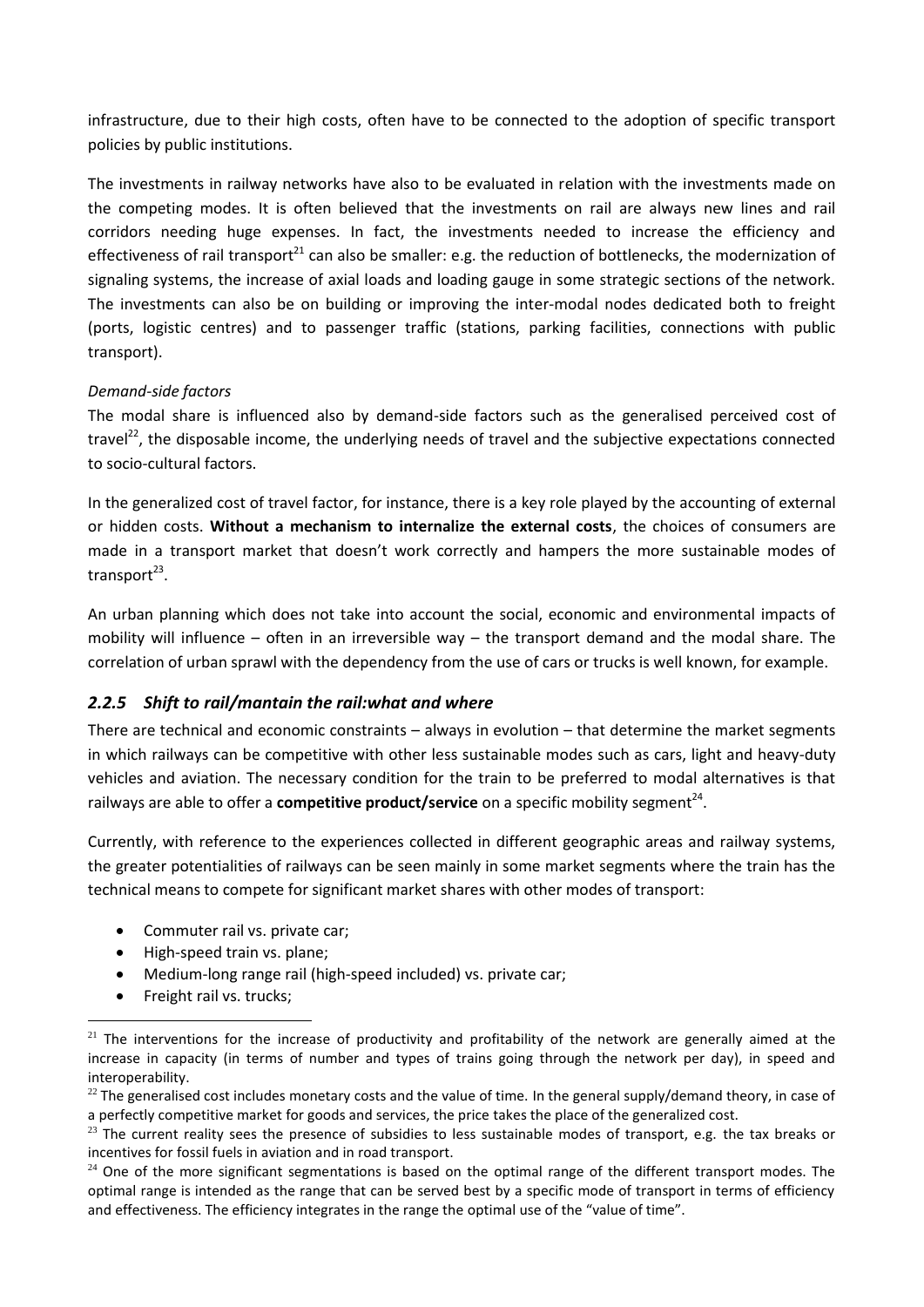• Freight rail vs. cargo ships.

The outcome of this competition, in case the railway prevails, determines a potential reduction of the impacts of transport.

### *Local/urban mobility: commuter rail vs. private car*

Rail can potentially serve very well the great volumes of traffic centered in the metropolitan cities, coming and going from the suburbs and the outskirts of the city. The car congestion of the roadways entering the city are a competitive advantage for rail: many successful examples of commuter train can be quoted from European, North American and Asian cities. An urban development tightly connected to the railway system is a great opportunity for railways and for the livability of large cities.

### *Medium-long range mobility: high-speed train vs. plane*

In countries which were early adopters of High-Speed Rail (HSR), e.g. in France, several studies have shown how its introduction has triggered a direct competition with airlines. HSR is definitely faster and cheaper than a plane when travel time is lower than 2 hours. When the train travel time is more than 4 hours, the plane is faster than the train and has the majority of market shares. When train travel time is between 2 and 4 hours, the competition between rail and aviation is very strong.

### *Medium-long range mobility: intercity train (including HSR) vs. private car*

Both High-Speed Rail and Intercity<sup>25</sup> can compete with the car in the movements above a certain distance. This also depends on certain factors, e.g. the geographic characteristics of a country, the travel time difference between rail and car, the train schedules and the density of train stations. There are countries such as Switzerland, Germany or Japan $^{26}$ , where well-performing Intercity services on some routes engender modal shares for rail well above the modal shares for road.

There is a very strong correlation between the modal split between rail and road and the travel time needed for each mode: thus, only fast railway networks with frequent connections can compete with road transport. All this is possible on some conditions, e.g. a high population density with an equally high density of railway offer and demand.

# *Medium-long range mobility: freight train vs. truck*

1

Railway freight traffic is a strategic transport system and plans to keep such a position. In EU27, since the year 2000 rail freight is gaining ground in all railway companies, especially Deutsche Bahn. In Switzerland and Austria, railway transports more than 50% of freight, in a context where railways have been assigned specific environmental objectives. In the USA as well, freight rail has gained market shares since the mid-Eighties.

Railway transport is extremely efficient to transport raw materials for industrial activity (e.g. steel, chemicals, automotive) and for container traffic, tightly integrated with naval and road freight. The main feature of freight rail is to operate on long distance: the challenge for the whole railway sector is to constantly reduce the distance in which rail transport is effective, and gain market shares in commercial sectors which are not using railway transport, or very little. All this is possible, and demonstrated by several

<sup>25</sup> Generally speaking, Intercity trains connect stations of different cities with a high demand. They differ from local/regional trains on price, commercial speed and fleet used. Depending on railway systems, the distance between terminal stations can vary, as well as the distance between stops (which is usually larger than for local/regional trains).  $26$  All the countries mentioned are characterised by a high per-capita income, extremely developed networks of roads and highways, and rates of penetration for private cars much higher than the world average.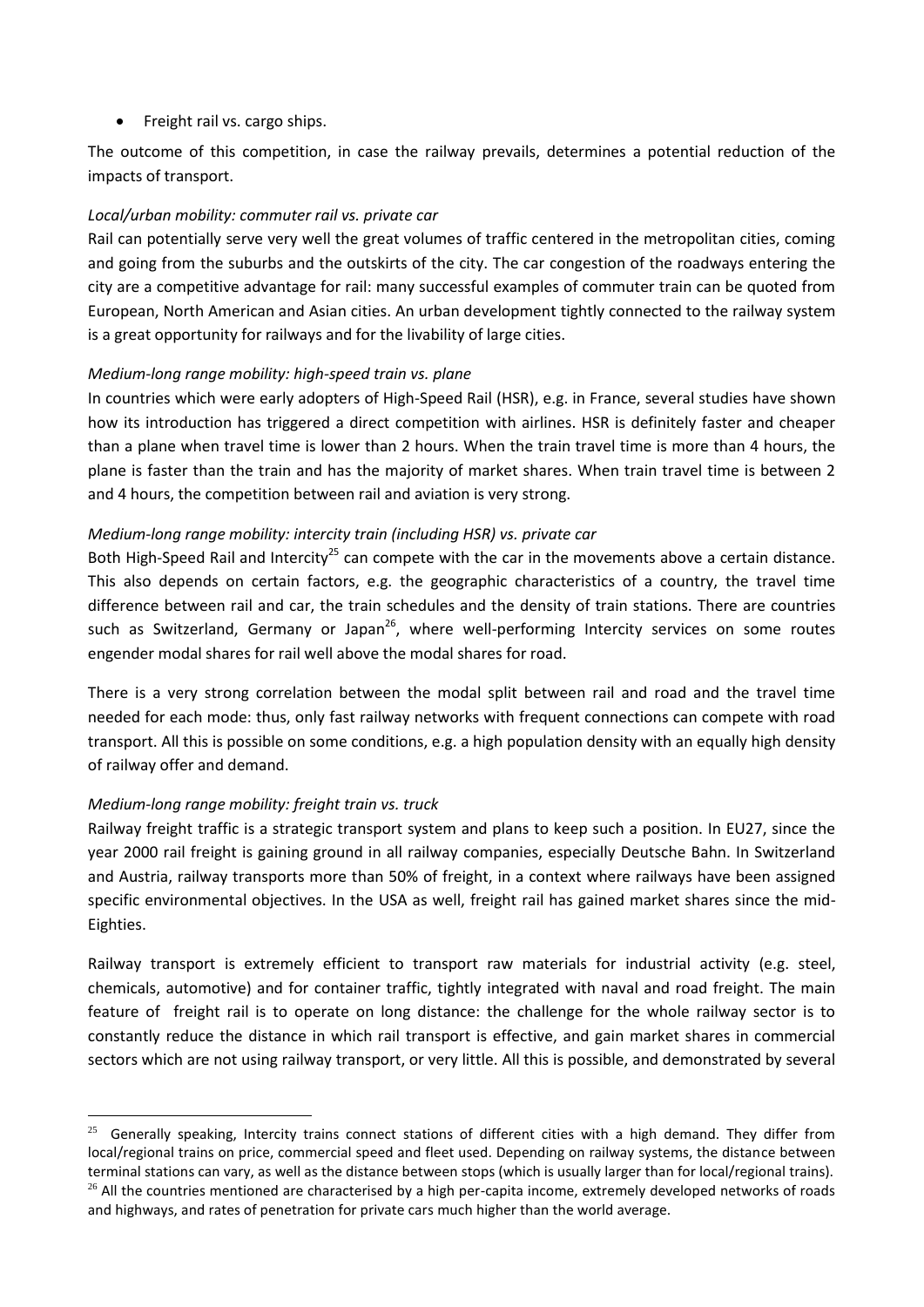success stories, through technological and organizational improvements that increase efficiency, security and reliability of transport.

### *Medium-long range mobility: freight rail vs.cargo ships*

Given a specific distance, freight transport through ships is more efficient than rail. Freight rail – where geographically feasible – can be competitive with navigation when it can significantly reduce the distance travelled by the goods. This is the case of the trans-Asian rail network that connects the markets of China, India and Europe, or the North-South Europe railway corridors which can guarantee access to Central Europe for the merchandise crossing the Suez strait, using the Mediterranean ports and avoiding Gibraltar.

# <span id="page-31-0"></span>*2.2.6 Conclusions*

Asia accounts for the majority of the projected growth in transport demand and presents the greatest opportunities for meeting the modal share targets through investments in low carbon rail transport. In countries like China and India, it is necessary to balance the growth of private motorised vehicles and road freight (coupled with economic growth) with strong investments in rail and public transport. Today, China alone represents more than 25% of worldwide rail freight tonne-kms, and India represents one third of worldwide passenger traffic with one of the highest market shares for rail. The challenge lies in moving to low carbon energy sources whilst maintaining and consolidating this strong position for rail, in spite of the growing demand for less sustainable modes.

North America has an established and thriving rail freight system operated mainly by the private sector. However there is enormous potential to further develop urban and inter-urban passenger rail efficiency and coverage (e.g. modal shift from air to High Speed Rail), particularly on the East and West coasts. The challenge requires a move away from "business as usual" (rail passenger share is currently only 1%) so that by 2050 to the modal split is similar to that of leading European countries.

Russia (and former Soviet Union countries) presents today a very high market share for railways, both in freight and in passenger services. It is necessary to consolidate this position through improvements in the railway network capacity, reaching greater efficiency and aiming at more specialized logistic networks.

In Europe, whilst projected increases in transport demand are modest, there is a strong record of year-onyear improvements in efficiency. The extensive rail network has a huge potential for passenger and freight increased capacity (modal share) as highlighted in the EU transport White Paper: 50% freight transport – for distances longer than 300 km – shall be transported by rail or water in 2050; the existing high speed rail network length should be tripled and medium distance passenger transport should be mainly on rail by 2030.

South America has examples of successful freight rail systems. However there is large potential to expand the rail share of transport activity. Brazil, in particular, can aim at reversing the dominance of road transport over rail by developing urban passenger services and high speed connections between cities.

Australia has well-established urban and freight rail networks. There is great potential to develop both of these with the addition of high speed inter urban transport (particularly on the east coast) and more developed commuter trains within the major cities.

In 2050 Africa, the second-most populated continent in the world after Asia, will collect 20% of the world population. Commercial internal exchange between African countries is nowadays not big, but it is rapidly growing. The continent suffers from a low integration of railway systems and widespread scarcity of infrastructure and rolling stock. The challenge consists, for freight transport, in creating railway corridors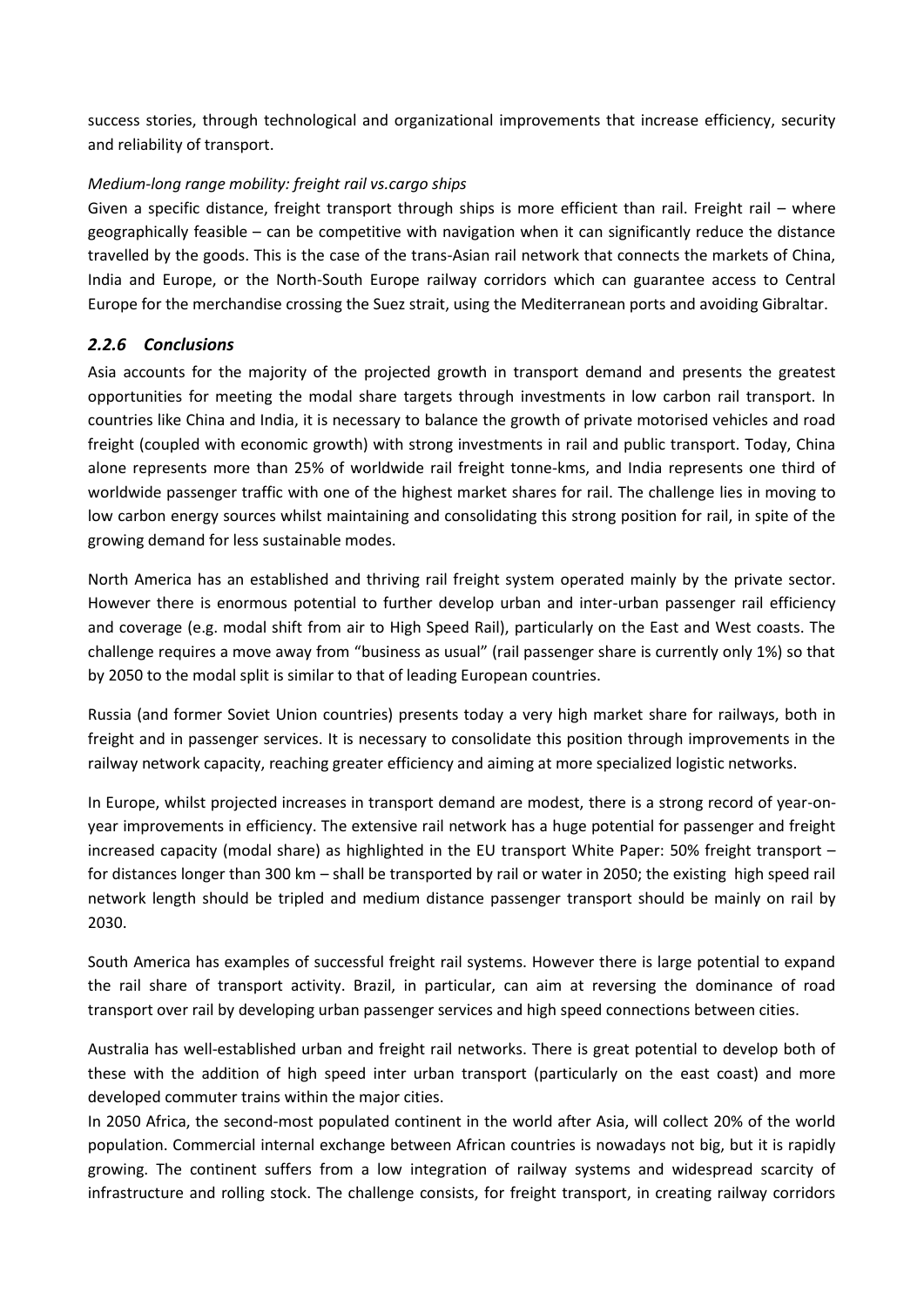interconnected with ports and able to foster multimodality; for passenger services, in sustaining the very ambitious programs that have been launched (e.g. by South Africa and Morocco, where new high-speed lines are being planned).

All scenarios on population growth, GDP growth, expansion of big cities and international trade, show Middle East as one of the areas with highest potentialities in future rail transport both in passenger and freight services. Turkey and Iran (who currently own more than 70% or railway infrastructure in the area) have developed important plans of railway business expansion<sup>27</sup>, investing both in international freight corridors and in urban and intercity routes for passengers (e.g. in Turkey, where a first leg of the Ankara-Istanbul line is working).

Regarding the flows from other modes to rail, the assumptions taken by the IEA Mobility Model are very complex. They can be summarized as follows for what regards the horizon 2050:

- The passenger modal shift towards more sustainable modes comes about 20% of pkm from passenger cars, 40% pkm from light trucks and SUVs, another 30% from 2-wheel vehicles and 45% from 3-wheeled vehicles. Of these pkm, about 25-30% goes to rail, the rest going to buses and other collective transport.
- An additional shift of about 25% from air pkm in 2050 gets shifted, with about 50% going to rail, the other half "avoided".
- For freight, about 30% of heavy freight tkm is shifted from trucks by 2050 to rail.
- In IEA 2DS scenario, thanks to these modal flows the passenger share of rail is estimated in around 10.1% in 2030 and 14.4% in 2050. The modal share of land freight reaches 49% in 2030 and 46% in 2050.
- Unlike the targets for energy and carbon intensity, the definition of the modal shift targets of this challenge goes beyond the forecast of IEA: some of the assumptions of the IEA 2DS scenario shown in ETP 2012 seem to be exceeded by the enabling conditions mentioned in the previous sections, conditions which are absolutely necessary for a transition of transport towards green growth<sup>28</sup>.

<span id="page-32-0"></span>[Fig. 2-11](#page-32-0) shows the estimate of  $CO<sub>2</sub>$  emissions that can be avoided by reaching the objectives of the modal shift challenge. To calculate those estimates, the reduced specific consumption and emission targets for 2030 and 2050 has been used for all passengers and freight shifted to rail.



### **Fig. 2-11 Modal shift challenge GHG reduction (MtCO2eq)**

<sup>1</sup>  $27$  According to its 20 year outlook plan, Iran's railway lines are to reach 25,000 kilometres by the year 2025.

 $^{28}$  As a matter of fact, in the IEA ETP 2014 publication which has just been published, the estimates for modal shift to rail in freight in the 2DS scenario are more optimistic and are in fact in line with the estimates of the Challenge.